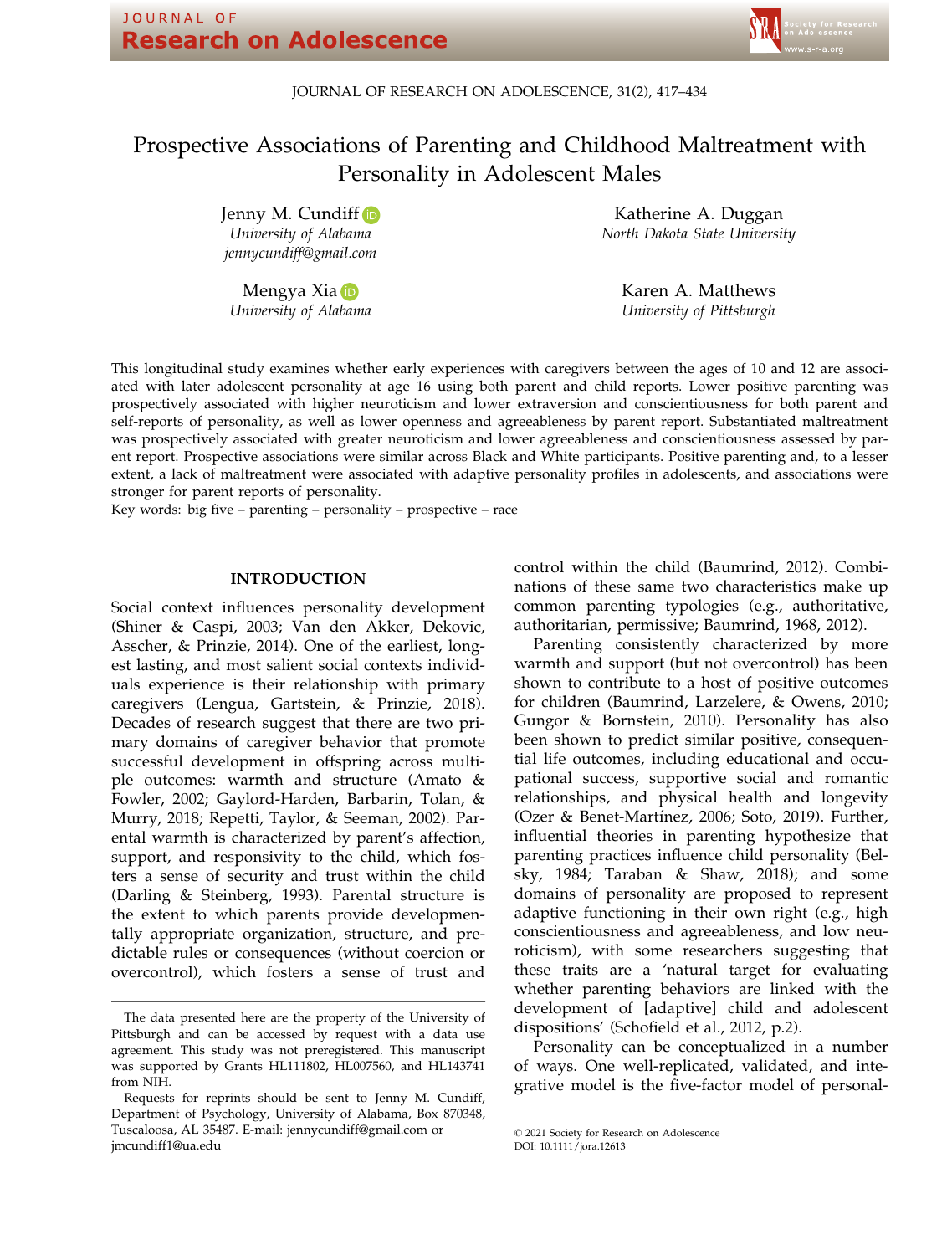ity (McCrae & Costa, 1987). The five-factor model organizes personality into the five traits of neuroticism, conscientiousness, extraversion, agreeableness, and openness to experience. Individuals high on neuroticism are prone to negative affect, worry, and insecurity. Individuals high on conscientiousness tend to be dutiful and organized. Individuals high on extraversion are generally highly social and reward-driven. Individuals high on agreeableness tend to be prosocial, cooperative, and empathetic. Individuals high on openness to experience are generally imaginative, independent, and prefer variety. This factor structure has been shown to replicate across diverse samples (e.g., John & Srivastava, 1999). Further, these traits have considerable overlap with developmental precursors such as temperament (e.g., Lengua et al., 2018), and the five-factor model taxonomy has also been used to describe and organize personality pathology and diagnoses (e.g., Bagby & Widiger, 2018; Widiger & Costa, 2013). Thus, the five-factor model is an integrative model well situated for understanding links between parenting, adaptive and maladaptive personality outcomes, and psychopathology.

There are few data that speak directly to the association between parenting and adolescent personality as indexed by the five-factor model. Instead, the term personality has been used broadly to refer to individual differences in children (e.g., differences in self-regulation, social competence, anger, etc.) (e.g., Segrin & Flora, 2019). Similarly, parenting is often operationalized in a narrow manner in studies of the influence of parenting on children's individual differences. For example, maternal rejection has been associated with increases in fear and irritability (Lengua, 2006) and parental control has been associated with self-regulation in preschoolers (Karreman, van Tuijl, van Aken, & Dekovic, 2006). Additionally, as these examples suggest, most of the research to date seems to focus on traits of very young children, as opposed to older age groups in which personality is more stable. There is also a very interesting body of work that examines environmental elicitation (Shiner & Caspi, 2003), wherein difficult traits of the child can potentiate poor parenting, which further contributes to difficult traits in the child (e.g., Clark, Donnellan, & Robins, 2018; Van den Akker et al., 2014). This framework suggests that associations between parenting and later personality may partially be driven by preexisting personality traits or temperament. Such processes suggest that associations between parenting and personality may be bidirectional, not that they are spurious.

A recent narrative review of direct, bidirectional, and moderation effect models linking parenting to five-factor model traits or associated individual differences in temperament concluded that aspects of parenting appear to influence neuroticism and conscientiousness, with similar effects across developmental periods (Lengua et al., 2018; see also Eisenberg, Duckworth, Spinrad, & Valiente, 2014). However, as the authors note, much of the empirical literature examines associations with personality in early or middle childhood along with traits associated with negative affect/neuroticism. Fewer studies have examined adolescent personality or the remaining domains of the five-factor model. There is some evidence to suggest associations with extraversion, but much of the available literature examines related constructs such as surgency, impulsivity, or sensation-seeking, which are not wholly comparable to the five-factor model domain of extraversion and show mixed associations with parenting (Lengua et al., 2018).

Beyond variation in continuous measures of parental warmth and structure (or typologies made up of these dimensional constructs), there is also evidence that certain extreme categories of negative parenting behaviors such as maltreatment, which is characterized by extreme hostility (i.e., abuse) and/ or lack of structure and support (i.e., neglect), can also impact child development and personality. For example, in one study examining maltreatment and the five-factor model of personality (Rogosch & Cichetti, 2004), maltreatment was associated with higher levels of neuroticism, theoretically because maltreatment increases perceptions of the world as threatening and distressing. Maltreatment was also associated with lower levels of conscientiousness, specifically difficulties with constraint, directed attention, and impulse control (Rogosch & Cichetti, 2004). Smaller but less consistent associations between maltreatment and extraversion and agreeableness have been documented as well (Rogosch & Cichetti, 2004; Rosenman & Rodgers, 2006). Hence, there is good reason to believe that both dimensional measures of parenting (e.g., warmth, structure) and categorical extremes of parenting practices (i.e., maltreatment) may be associated with later personality. Further, similar to dimensional measures of parenting, the five-factor model serves as an integrative framework from which to conceptualize links between maltreatment, personality development, and psychopathology (Oshri, Rogosch, & Cicchetti, 2013).

The current research linking early parenting and maltreatment to later five-factor model personality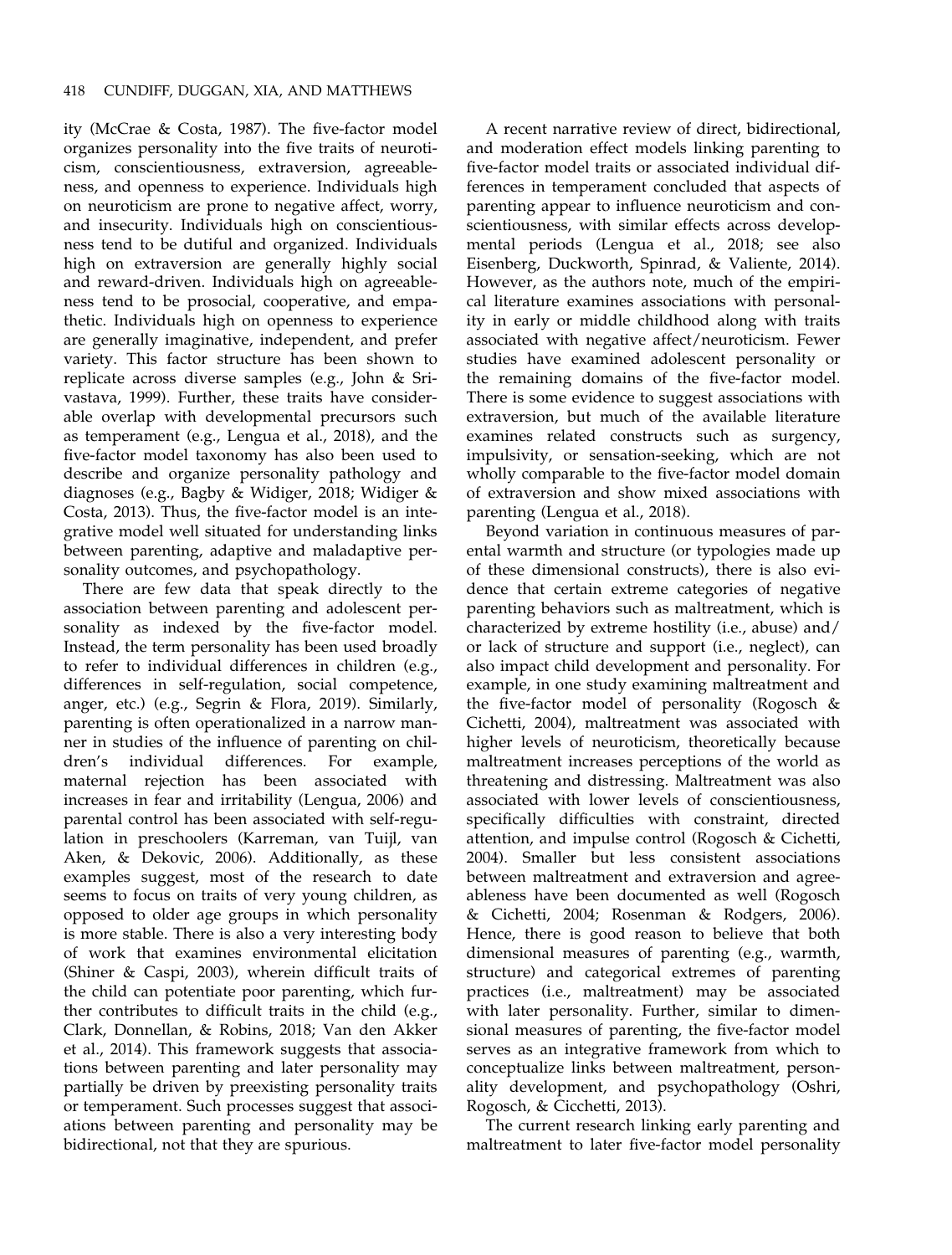is not only small but also has notable methodological limitations. For example, most research is based on retrospective self-reports of parenting or maltreatment, which are prone to error (e.g., distorting, forgetting, or misremembering). Further, personality traits may influence these retrospective reports, potentially contributing to spurious findings between parenting and personality traits. For example, in one study, higher neuroticism and lower agreeableness were associated with inflated retrospective reporting of maltreatment when compared to prospective measures assessed in the same sample (Reuben et al., 2016). Hence, prospective measures of maltreatment appear to offer different information compared to retrospective reports and may impact the strength of observed associations.

Additionally, much of the empirical literature examines associations with personality in early or middle childhood, with few studies examining personality in adolescence (Lengua et al., 2018). Adolescence may be a particularly interesting developmental period in which to examine personality, given the number of changes occurring during this time, including the development of a more stable and coherent sense of personality (Galambos & Costigan, 2003; Van den Akker et al., 2014). Additionally, there is significant continuity in personality across the life course suggesting that researchers need not wait for personality 'outcomes' in adulthood (De Fruyt et al., 2006; Widiger et al., 2018). Consistent with such continuity, personality assessed during adolescence presages later important life outcomes, such as criminal offending (Caspi et al., 1994), occupational success (Judge, Higgins, Thoresen, & Barrick, 1999), supportive interpersonal relationships (Donnellan, Larsen-Rife, & Conger, 2005), and physical health (Moffitt et al., 2011). Hence, assessment of personality during adolescence has the strengths of being late enough in life to see the emergence of stable differences, late enough to have been influenced by earlier social-environmental factors, yet also prospectively predicts important life outcomes decades later.

Another methodological consideration when examining associations between parenting and/or maltreatment and adolescent personality is who reports on these variables. Both validity of assessments and predictive utility may differ by reporter. Observed associations can be inflated by sharing a common reporter and common method of reporting. Despite this concern, there is evidence to suggest that other's ratings of personality may be a better predictor of important life outcomes in the

domains of both love and work (Luan et al., 2019). Further, children and their parents may differ in their perceptions of both parenting behaviors and/or adolescents' personality traits. Several factors could create discrepancies between parent and child reports of parenting as well as personality. For example, parents may be more hesitant than children to endorse parenting behaviors perceived as negative. Likewise, adolescents may be more hesitant to self-report negatively perceived personality characteristics. Additionally, parents may not be privy to the full spectrum of their adolescent's behavior. Instead, parent ratings of personality may primarily reflect only the adolescent's overt behavior in the context of the parent–child relationship, whereas adolescents themselves are able to report on their internal feelings, expectations, and behavior across a wider range of contexts and relationships (Lewis, 2001). Further, when later personality is also reported by both members of the parent–child dyad then the predictive value of parenting perceptions on personality can be distinguished from shared variance due simply to a common rater at both time points.

Lastly, sample diversity is another limitation of previous research on associations between parenting practices and child traits. Many longitudinal samples are primarily White. When samples are not White, they are often exclusively Black and low-income, disallowing comparison of effects across race within samples and confounding race with socioeconomic status across samples. This gap in the literature is particularly notable because some theories suggest that the influence of parenting practices on child outcomes may vary by race/ ethnicity and/or socioeconomic status, which tend to be confounded (e.g., Bronfenbrenner, 1979; Kohn, 1977). For example, it has been argued that higher levels of authoritative parenting and parental control may be less detrimental in dangerous social contexts, which are more common for families of low socioeconomic status and that moderate levels of physical punishment may be less detrimental if they are socially normative, such as in black communities in the United States (for a review see Amato & Fowler, 2002). While there are some findings in support of these hypotheses, the bulk of the literature suggests that similar parenting practices are associated with positive outcomes across race, ethnicity, and socioeconomic variables (e.g., Amato & Fowler, 2002). However, no study to our knowledge has examined potential race differences in the association between parenting and personality as measured by the five-factor model.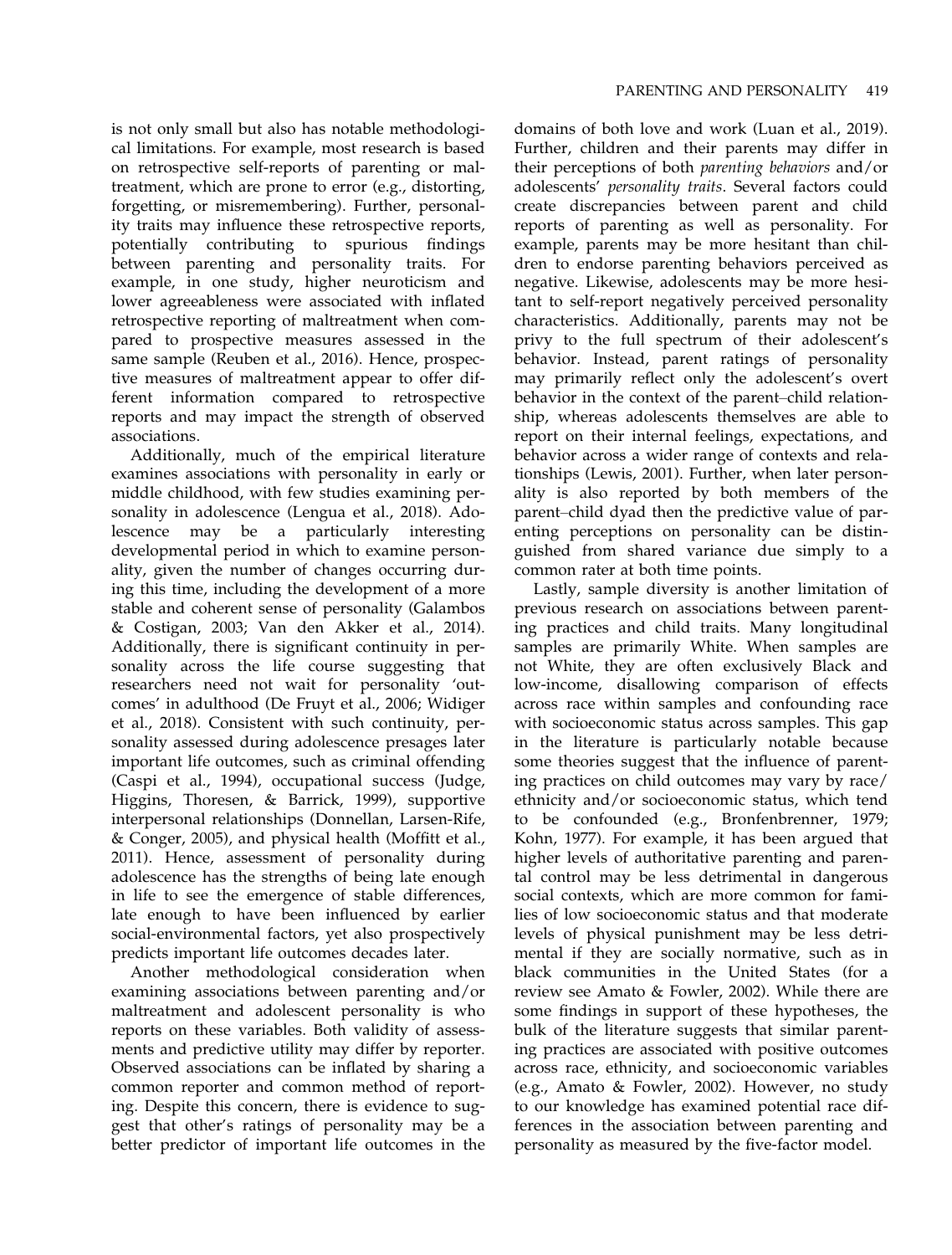## Current Study

The current study examines longitudinal associations between parenting and adolescent personality in a racially diverse group of families. Given the general finding that warm and supportive parenting is associated with adaptive development, positive outcomes, and lower rates of pathology (e.g., Baumrind et al., 2010); we hypothesize that positive parenting and lack of maltreatment will also contribute to higher rates of adaptive personality traits in adolescence as indexed by the five-factor model of personality. To answer these questions, we perform exploratory secondary data analysis of a longitudinal study in which parenting was measured prospectively at multiple time points and later personality was measured during adolescence.

We first characterize latent profiles of parenting, which are estimated using both parent and child reports of parenting from ages 10 through 12, that is, middle childhood. Using the resulting latent classes, we then examine the prospective associations between parenting classes and adolescent personality at age 16 (assessed by both self- and parent reports). We also examine the prospective association between substantiated reports of maltreatment (by the age of 12) and adolescent personality at age 16, and whether latent parenting classes and maltreatment each independently predict variation in adolescent personality at age 16. Lastly, we explore whether associations between parenting and five-factor personality traits are race invariant, similar to other more commonly measured outcomes (e.g., academic achievement, behavior problems).

#### METHODS

### **Participants**

Data for the current study came from the youngest cohort of the Pittsburgh Youth Study (PYS), a longitudinal study of the correlates of antisocial behavior and juvenile delinquency in boys initially recruited from a pool of  $1<sup>st</sup>$  graders enrolled in the Pittsburgh Public Schools in 1987–1988. The sample was recruited from an original pool of 1,165 boys registered to attend the first grade. From that pool, 849 were randomly chosen to undergo a multiinformant (i.e., parent, teacher, child report) screening that assessed early conduct problems (e.g., fighting, stealing). Boys identified at the top 30% on the screening risk measure ( $n = 256$ ), and a roughly equal number of boys randomly selected from the remainder  $(n = 247)$ , were selected for longitudinal follow-up (total  $N = 503$ ). Boys in this youngest cohort of PYS were assessed every six months for the first four years and then annually for nine years. Interviews were conducted separately with parents and children, and phone interviews were conducted with families who moved outside of a reasonable driving distance. Participants selected for longitudinal follow-up were not significantly different from the random screening sample in terms of race, family composition, or California Achievement Test reading scores. The original sample was predominately White (40.6%) and Black (55.7%). Nearly all primary caregivers were biological mothers (92%), with 45.3% cohabiting with a partner and 16.9% completing less than 12 years of schooling at study entry. Over half of families (61.3%) were receiving public financial assistance (e.g., food stamps) at study entry. 19.7% of the sample had a substantiated referral for maltreatment. Greater detail on participant selection and sample characteristics is available elsewhere (Loeber et al., 2001; Loeber, Farrington, Stouthamer-Loeber, & White, 2008).

## Measures

Demographics. Race was coded 1 for self-identified White participants and 2 for self-identified Black participants. Risk for antisocial/delinquent behavior (coded 0 for low risk and 1 for high risk) was assessed at study screening. Family SES was assessed annually using the parents' or caregivers' occupational prestige (rated 0–9) and highest education (rated 1–7; Hollingshead, 1975), with occupation weighted by five and educational category weighted by 3. Scores were averaged from age 10 to 12, and higher scores indicate higher socioeconomic status.

Parenting. Multiple assessments completed by boys and their primary caregiver were used to examine latent profiles of parenting. Parental supervision (e.g., structure) was assessed at approximately 9.7, 11 and 12 years of age by both parent and child reports, and parent–child communication (e.g., warmth) was assessed at approximately 9.7, 10.2, 11 and 12 years of age by both parent and child reports. The average number of assessments completed for each of the 503 families was 2.8 out of a maximum of 3 for both parent and child reports of supervision and 3.7 out of a maximum of 4 for both parent and child reports of communication. Individual items can be found in the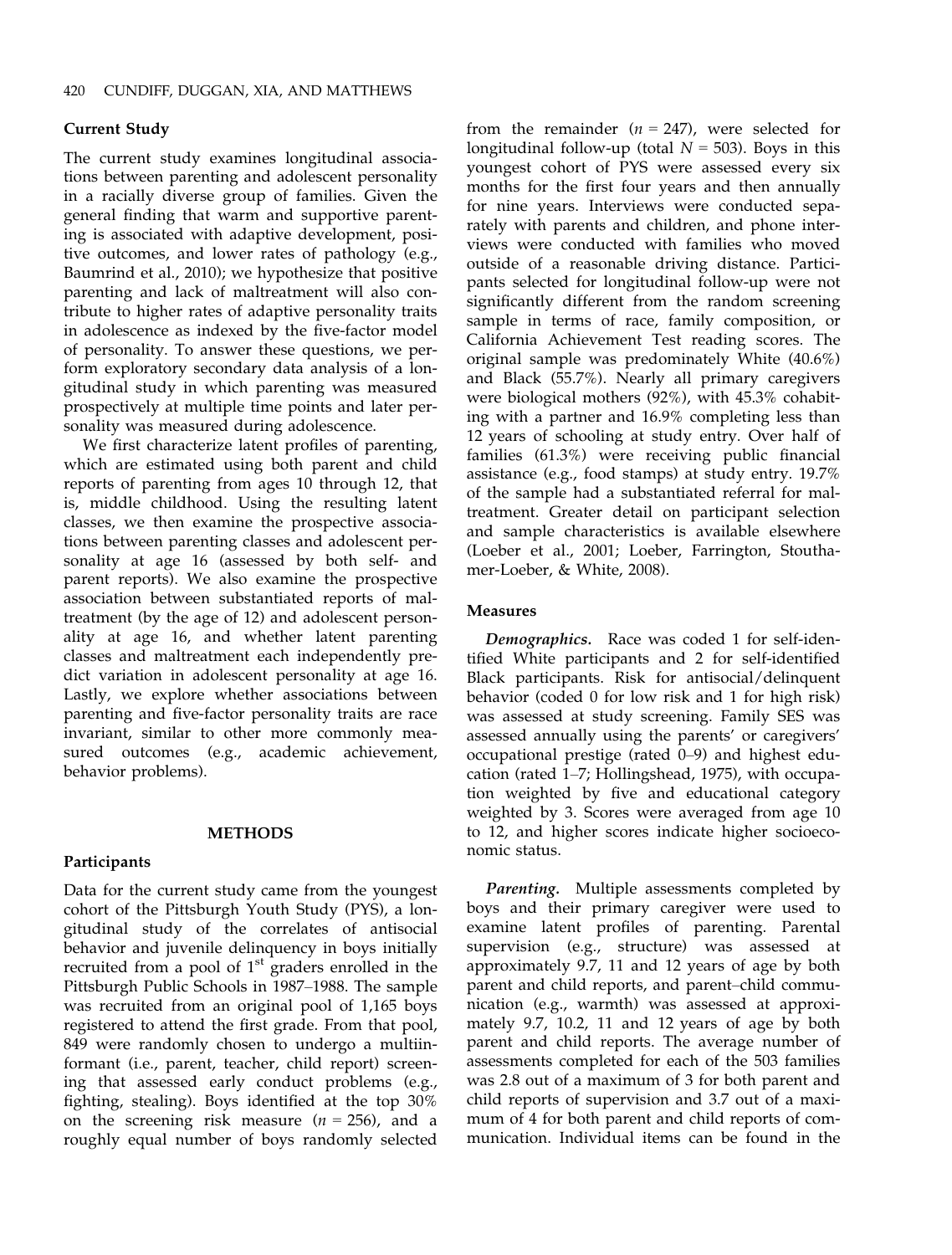PYS public-use dataset through ICPSR. Both scales were initially developed based on pilot research conducted at the Oregon Social Learning Center (Loeber et al., 1998), literature reviews of the impact of parenting on childhood outcomes, items from existing scales adapted for an urban sample with a substantial minority membership and a range of SES (e.g., Family Environment Scale; Moos, 1994), and the Family Assessment Measure (Skinner, Steinhauer, & Santa-Barbara, 1983), followed by detailed psychometric analyses. Parental supervision was assessed with 4 items (e.g., 'Do you know who your son's companions are when he is not at home?' and 'Do your parents know who you are with when you're away from home?') on a three-point scale  $(1 =$  almost never,  $2 =$  sometimes,  $3 =$  almost always). Internal consistency for the supervision scale ranged from .57 to .71. Moderate reliability indicates that some items are better indicators of parental supervision than others and raises the possibility that the items may not all be measuring the same latent variable (supervision). For example, supervision may be better captured by the question asking whether parents know who their child is with than the question asking whether parents know what time their son will return home. Correlations among the full scale scores ranged from .33 to .50 within parents and from .38 to .47 within adolescents across assessments. Three outliers were identified and windsorized prior to analyses. Parent–child communication was measured with 34 items about the parent–child relationship (e.g., 'Do you openly show affection to your son?' and 'Do you openly show your parent that you like her?') on a 3-point scale  $(1 =$  almost never,  $2 =$  sometimes, and  $3 =$  almost always). Internal consistency for the communication scale ranged from .87 to .99 and correlations among the full scale scores ranged from.68 to.80 within parents and from .41 to .66 within adolescents across assessments. Annual assessments were averaged separately for boys and their parents. Intercorrelations among the final aggregate scales are presented in Table 1.

Substantiated history of maltreatment. Child maltreatment data were collected from Allegheny County Children and Youth Services records of referrals covering the time span from birth through age 12 for the youngest cohort studied here (Stouthamer-Loeber & Stallings, 2008). The Maltreatment Classification System (Barnett, Manly, & Cicchetti, 1993) was used for classification of substantiated maltreatment, that is, problems requiring

the attention and referral of services by Children and Youth Services (Stouthamer-Loeber, Loeber, Homish, & Wei, 2001). Categories included sexual abuse; emotional maltreatment (thwarting the child's basic emotional needs, including those of psychological safety and security in the environment, acceptance and positive regard, and age-appropriate autonomy); physical abuse (whenever a caregiver inflects a physical injury to the child by other than accidental means); physical neglect failure to provide (failure to meet the child's nutritional, medical, or cleanliness needs) or lack of supervision (leaving a child unattended or in the care of an inadequate caregiver); moral/legal maltreatment (exposure to illegal activities through the participation of household members, and involvement in illegal activities as a result of lack of adult intervention or because of encouragement or coercion by the adult); educational maltreatment (failure of the caregiver to provide for the child's adequate education and/or failing to send a child to school); and incorrigibility (e.g., involvement in authority conflict behaviors; Barnett et al., 1993; Stouthamer-Loeber et al., 2001). These were coded dichotomously, with at least one substantiated report coded 1 and no substantiated report coded 0.

Personality. Participants and their parents rated personality in 1997–1998, when the boys were approximately 16. Items from the common language version of the California Child Q-set (CCQ; Block & Block, 1980) were rewritten using simpler language at a 5<sup>th</sup>-grade reading level and validated in the older cohort sample from PYS (Caspi, Herbener, & Ozer, 1992) where 100 descriptive items placed on individual cards were rated using a forced, quasi-normal, 9-category distribution that ranged from extremely uncharacteristic or negatively salient (1) to extremely characteristic or salient (9), with intermediate scores being neither characteristic or uncharacteristic (5). For the younger cohort, the cohort studied here, old items were rewritten, new items were added, and the response format was changed from a Q-sort to a 2 point (yes/no) format, with 51 parent-reported and 40 self-reported items indexing big five domains of agreeableness, conscientiousness, neuroticism, extraversion, and openness to experience (Caspi et al., 1992). Parent and self-report items do not match in a one-to-one fashion, because the original authors of the scale sought to maximize reliability between parent and self-reports (see Caspi et al., 1992). Items were averaged together by prior researchers and ranged from 0 to 1, with higher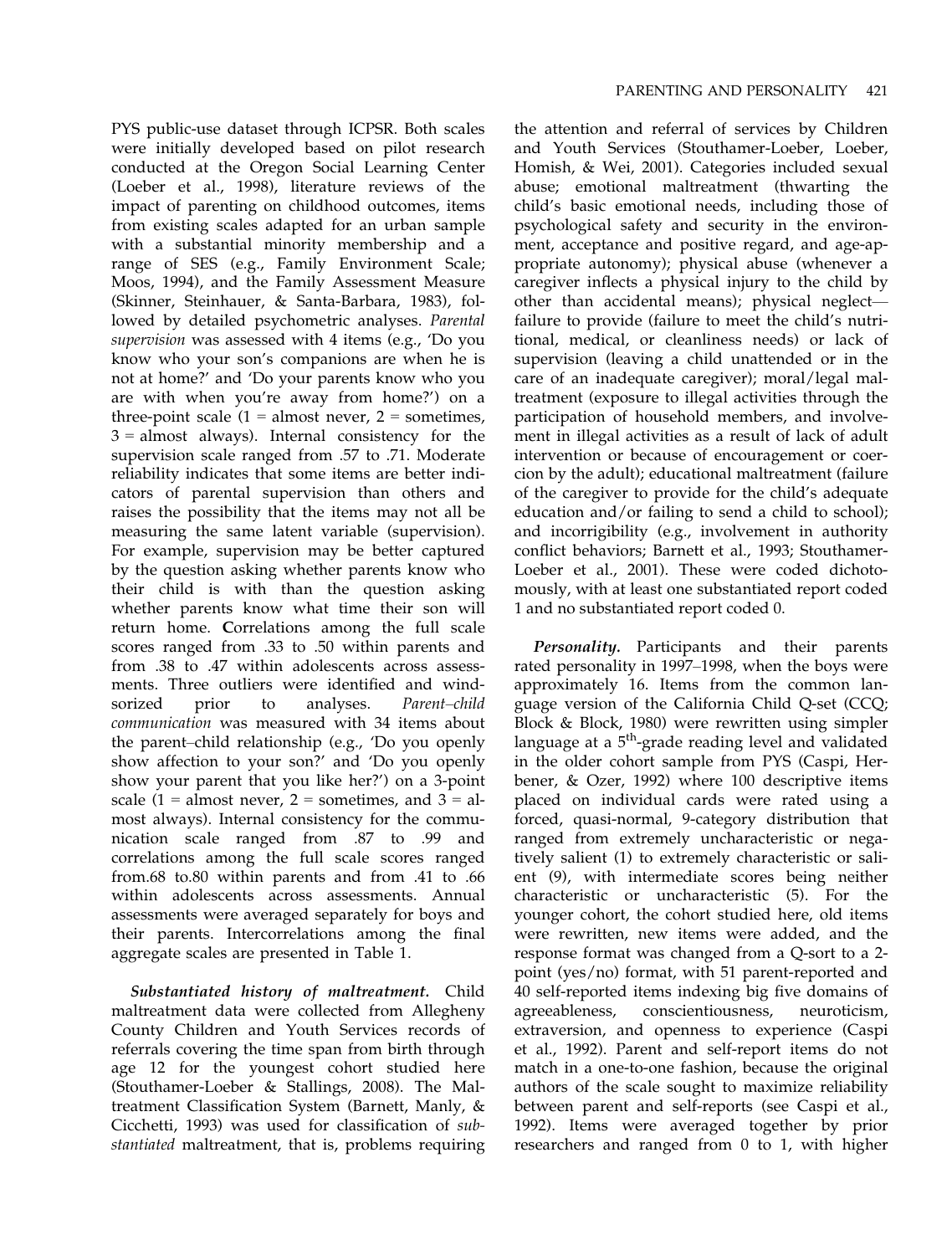## 422 CUNDIFF, DUGGAN, XIA, AND MATTHEWS

|                                                                                                                                                                                                                                                                                                                                                                                    |       |               |                                      |                                                                                    | Intercorrelations and Descriptive Statistics for Continuous Study Variables                                                                                                                             | TABLE                                                                              |                                                                                                                                                                                                    |                                                                              |                                                                                                  |                 |                     |                     |                                                                                                                                                                                |                                                                                                                                                                                                                                                                                                                                                                                                                                                                                                                                                                            |                     |
|------------------------------------------------------------------------------------------------------------------------------------------------------------------------------------------------------------------------------------------------------------------------------------------------------------------------------------------------------------------------------------|-------|---------------|--------------------------------------|------------------------------------------------------------------------------------|---------------------------------------------------------------------------------------------------------------------------------------------------------------------------------------------------------|------------------------------------------------------------------------------------|----------------------------------------------------------------------------------------------------------------------------------------------------------------------------------------------------|------------------------------------------------------------------------------|--------------------------------------------------------------------------------------------------|-----------------|---------------------|---------------------|--------------------------------------------------------------------------------------------------------------------------------------------------------------------------------|----------------------------------------------------------------------------------------------------------------------------------------------------------------------------------------------------------------------------------------------------------------------------------------------------------------------------------------------------------------------------------------------------------------------------------------------------------------------------------------------------------------------------------------------------------------------------|---------------------|
| Measure                                                                                                                                                                                                                                                                                                                                                                            |       |               | ξ                                    | 4                                                                                  | 5                                                                                                                                                                                                       | $\mathcal{Q}$                                                                      | $\overline{ }$                                                                                                                                                                                     | 8                                                                            | G                                                                                                | $\overline{10}$ | $\mathbf{I}$        | $\overline{12}$     | 13                                                                                                                                                                             | 14                                                                                                                                                                                                                                                                                                                                                                                                                                                                                                                                                                         | 15                  |
| 12. Openness to Experience (P)<br>13. Openness to Experience (C)<br>9. Conscientiousness (C)<br>8. Conscientiousness (P)<br>4. Communication (C)<br>3. Communication (P)<br>6. Agreeableness (P)<br>7. Agreeableness (C)<br>14. Extraversion (P)<br>15. Extraversion (C)<br>10. Neuroticism (P)<br>11. Neuroticism(C)<br>2. Supervision (C)<br>1. Supervision (P)<br>5. Family SES |       | $\tilde{5}^*$ | $45*$<br>$34*$                       | $\stackrel{*}{4} \stackrel{*}{5} \stackrel{*}{\stackrel{*}{\sim}} \stackrel{*}{5}$ | $\begin{array}{cccc}\n\stackrel{*}{\circ}&\stackrel{*}{\circ}&\stackrel{*}{\circ}&\stackrel{*}{\circ} \\ -\stackrel{1}{\circ}&\stackrel{1}{\circ}&\stackrel{1}{\circ}&\stackrel{1}{\circ}\n\end{array}$ | $-16$ <sup>*</sup><br>$-16$ <sup>*</sup><br>$-17$ *<br>$-18$ *<br>$-17$ *<br>$-18$ | $-15$<br>$-19$<br>$-19$<br>$-19$<br>$-15$<br>$-19$<br>$-15$<br>$-15$<br>$-19$<br>$-15$<br>$-19$<br>$-15$<br>$-19$<br>$-15$<br>$-19$<br>$-15$<br>$-19$<br>$-15$<br>$-19$<br>$-15$<br>$-19$<br>$-15$ | $-21*$<br>$-18*$<br>$-13*$<br>$-13*$<br>$-18*$<br>$-18*$<br>$-15*$<br>$-12*$ | $-0.9$<br>$-1.2$<br>$-1.2$<br>$-1.2$<br>$-1.2$<br>$-1.2$<br>$-1.2$<br>$-1.2$<br>$-1.2$<br>$-1.2$ |                 | $13*$               |                     | $\frac{5}{1}$ , $\frac{5}{1}$ , $\frac{5}{1}$ , $\frac{3}{1}$ , $\frac{8}{1}$ , $\frac{12}{1}$ , $\frac{8}{1}$ , $\frac{8}{1}$ , $\frac{8}{1}$ , $\frac{8}{1}$ , $\frac{8}{1}$ | $\begin{array}{ccccccccc}\n\stackrel{*}{\circ}&\stackrel{*}{\circ}&\stackrel{*}{\circ}&\stackrel{*}{\circ}&\stackrel{*}{\circ}&\stackrel{*}{\circ}&\stackrel{*}{\circ}&\stackrel{*}{\circ}&\stackrel{*}{\circ}&\stackrel{*}{\circ}&\stackrel{*}{\circ}&\stackrel{*}{\circ}&\stackrel{*}{\circ}&\stackrel{*}{\circ}&\stackrel{*}{\circ}&\stackrel{*}{\circ}&\stackrel{*}{\circ}&\stackrel{*}{\circ}&\stackrel{*}{\circ}&\stackrel{*}{\circ}&\stackrel{*}{\circ}&\stackrel{*}{\circ}&\stackrel{*}{\circ}&\stackrel{*}{\circ}&\stackrel{*}{\circ}&\stackrel{*}{\circ}&\stack$ |                     |
|                                                                                                                                                                                                                                                                                                                                                                                    | 483   | 484           |                                      |                                                                                    |                                                                                                                                                                                                         |                                                                                    |                                                                                                                                                                                                    |                                                                              |                                                                                                  |                 |                     |                     |                                                                                                                                                                                |                                                                                                                                                                                                                                                                                                                                                                                                                                                                                                                                                                            | 335<br>0.53<br>0.25 |
| Mean                                                                                                                                                                                                                                                                                                                                                                               | 5.39  |               |                                      |                                                                                    |                                                                                                                                                                                                         |                                                                                    |                                                                                                                                                                                                    |                                                                              |                                                                                                  |                 |                     |                     |                                                                                                                                                                                |                                                                                                                                                                                                                                                                                                                                                                                                                                                                                                                                                                            |                     |
| SD                                                                                                                                                                                                                                                                                                                                                                                 | 1.06  | 5.84          | $49.68$<br>$49.68$<br>$4\%$<br>$4\%$ | 485<br>52.97<br>4%                                                                 | 485<br>88.144<br>4%                                                                                                                                                                                     | 443<br>0.77<br>0.18%                                                               | 35<br>0.15<br>33%                                                                                                                                                                                  | 442<br>0.69<br>12%                                                           | 3580038                                                                                          | 433228          | 35<br>0.33<br>0.33% | 443<br>0.68<br>0.2% | 335<br>0.074<br>33%                                                                                                                                                            | 442<br>0.63<br>0.25<br>12%                                                                                                                                                                                                                                                                                                                                                                                                                                                                                                                                                 |                     |
| $%$ missing                                                                                                                                                                                                                                                                                                                                                                        | $4\%$ | $4\%$         |                                      |                                                                                    |                                                                                                                                                                                                         |                                                                                    |                                                                                                                                                                                                    |                                                                              |                                                                                                  |                 |                     |                     |                                                                                                                                                                                |                                                                                                                                                                                                                                                                                                                                                                                                                                                                                                                                                                            |                     |
|                                                                                                                                                                                                                                                                                                                                                                                    |       |               |                                      |                                                                                    |                                                                                                                                                                                                         |                                                                                    |                                                                                                                                                                                                    |                                                                              |                                                                                                  |                 |                     |                     |                                                                                                                                                                                |                                                                                                                                                                                                                                                                                                                                                                                                                                                                                                                                                                            |                     |

Notes.. \*p<.05. % missing is based on the original longitudinal sample of 503 boys and is rounded to the nearest whole percentage. Notes.. \*p<.05. % missing is based on the original longitudinal sample of 503 boys and is rounded to the nearest whole percentage.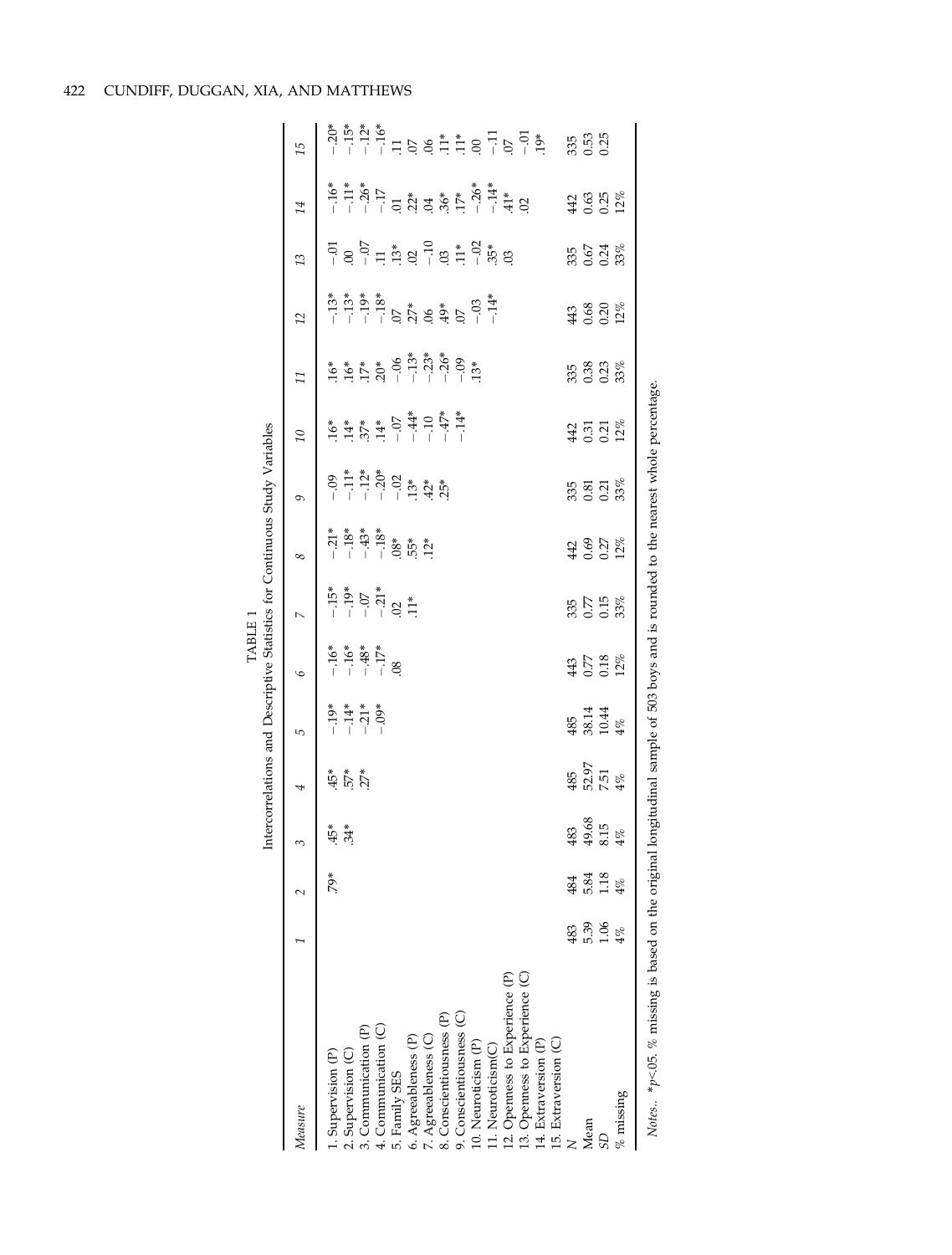scores indicating higher levels of each trait. We do not have access to the individual item responses. As previously reported, alphas ranged from .58 to .80 for all five traits (mean of .70) for parent reports, whereas for self-reports they ranged from .54 to .67 with a mean of .61 (Lynam et al., 2005). Parents and adolescents completed the personality questionnaire as part of the larger study (see Fite, Raine, Stouthamer-Loeber, Loeber, & Pardini, 2010 and Loeber, Slot, & Stouthamer-Loeber, 2006). Personality was assessed last during this visit and some adolescents were not able to complete all assessments during the visit time. Thus, a smaller sample of adolescents' self-reported personality is available for analyses compared to parent ratings of the adolescent's personality. Participants who did and did not complete self-reports of personality did not significantly differ by racial breakdown, SES, substantiated maltreatment, or any of the five dimensions of parent-reported personality (all  $ps > .05$ ).

### Overview of Analyses

Identifying latent profiles of parenting. We used Mplus version 7 (Muthén & Muthén, 2013) to identify naturally occurring profiles of parenting among participants based on parent and child reports of supervision and communication. Latent profile analysis identifies subgroups of individuals who show similar profiles across the parenting measures (it does not identify subgroups of measures or variables). In doing so, this method identifies data-driven groups and also reduces the number of statistical tests performed. For example, in this study, four parenting variables are examined and found that levels cluster by individuals; people who are high on one parenting variable also tend to be high on the others, creating parsimonious groups from four continuous parenting variables from two different raters. The best fitting model was assessed using standard criteria (smaller AIC and BIC, larger entropy, higher latent class probabilities, and significant differences on the Lo-Mendell-Rubin [LMR] test; Nylund, Asparouhov, & Muthén, 2007). Missing data were estimated using maximum likelihood with robust standard errors, the default estimator for continuous variables.

Using childhood latent parenting classes and history of maltreatment to predict later adolescent personality. When using latent class categories as a predictor, it is considered best practice to test

predictive models (i.e., predicting adolescent personality) after accounting for the error in the latent class solution (Asparouhov & Muthén, 2014; Vermunt, 2010). Thus, we used the AUXILIARY option in Mplus along with the BCH setting (which tests for significant differences across latent classes) to test predictive models. This method allowed us to combine the latent class estimate (and its error), control variables, and prediction of each continuous distal outcome in one combined model. More specifically, we first saved the latent profile membership information as BCH weights (step 1) (Bakk & Vermunt, 2016; Vermunt, 2010), and then, we trained the model that includes control variables and outcome variables using the BCH weights from step 1 (this is step 2). And in step 3, we conducted the regression analyses in which outcome variables are regressed on control variables and the latent profile categorical variable (from BCH training). All steps were performed in Mplus. The analyses can be thought of in the same conceptual framework as typical regression and is often referred to as the 3-step approach (see Asparouhouv & Muthen, 2014).

Analyses examining maltreatment as a predictor of later personality were performed using multivariate ANOVAs in SPSS. We statistically adjusted for race and family socioeconomic status at ages 10 to 12. The percent of the sample missing on each variable can be seen in Table 1. SPSS analyses used listwise deletion for missing data.

## RESULTS

## Characterization of the Sample

Correlations among individual parenting scales, family socioeconomic status, and big five personality domains are presented in Table 1. Similar numbers of boys and their primary caregivers (almost all mothers as indicated in the Participants section above) responded to the parenting items. Parent and child ratings of parental supervision were highly correlated ( $r = .79$ ) and ratings of parent– child communication were modestly correlated  $(r = .27)$ . Higher family SES was significantly correlated with more favorable scores on all four parenting variables. See Table 1 for further details. As a group, the boys rated parenting less favorably than did the parents, for both supervision and communication, both  $t$  (483) > 8.46,  $p < .001$ .

For reasons noted above, fewer boys completed the *personality* assessment compared to their parents ( $n = 443$  vs  $n = 335$ ). Correlations between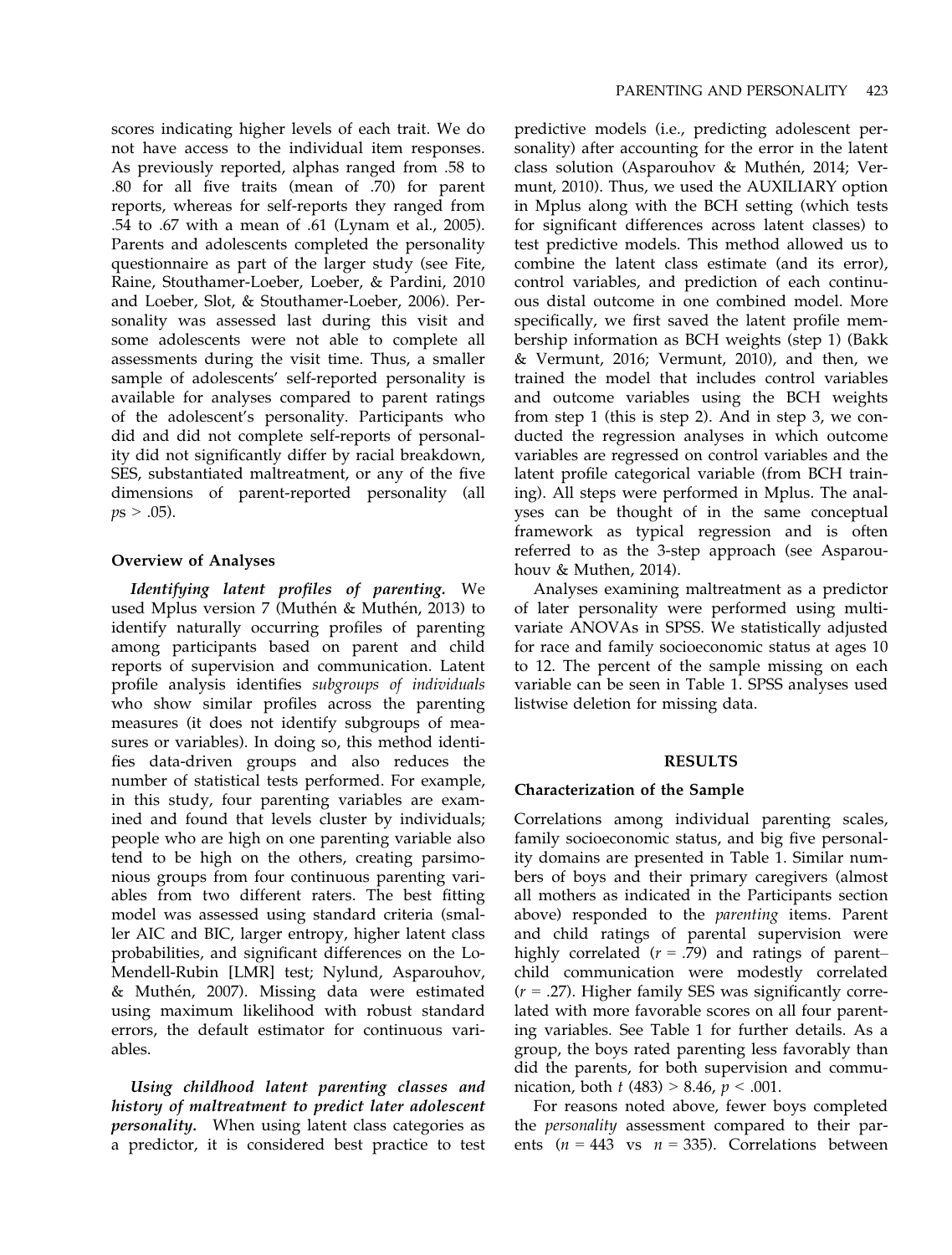parent and child reports of the same personality facet were small (all  $rs < .25$ ) and the correlation between the two reporters' ratings of openness was nonsignificant ( $r = .03$ ; see Table 1). Notably, the size of these correlations is consistent with results from a recent longitudinal study with multiple assessments of personality by both mothers and children from childhood through adulthood, which found the largest differences between raters around age 17 (Van den Akker et al., 2014), and other recent evidence for differences in self- and parentrated personality during adolescence (Gölner et al., 2017) and differences by reporter in general (McCrae & Mottus, 2019). Boys in the current sample as a group also rated themselves higher on conscientiousness  $[t(334) = 10.12, p < .001]$  and lower on E  $[t(334) = -7.02, p < .001]$  than did their parents. No mean differences were seen between boys' self-reports and parents' ratings of their agreeableness, neuroticism, or openness.

## Identification and Characterization of Latent Parenting Classes

Two- to four-class solutions were fitted to the data and results are shown in Table 2. The AIC, BIC, and adjusted BIC improved with the addition of each class. Model entropy decreased with the addition of each class, which is common and suggests that differentiation among classes decreases with the introduction of each new class. The LMR tests were nonsignificant starting with the four-class solution, suggesting that a three-class solution is

the most parsimonious. The three-class solution revealed the following groups: (a) all parenting scales better than the sample average, (b) all parenting scales similar or slightly worse than average, and (c) all parenting scales worse than average. Hence, the three-class solution revealed high, average, and low positive parenting groups with interrater agreement within category (Figure 1).

## Do Parenting and Maltreatment Prospectively Predict Personality?

All models adjusted for race and family SES. Notably, these demographic factors differed significantly across latent parenting classes (Table 3). There were also significant differences in maltreatment by parenting class; thus, we also examined whether parenting and maltreatment have similar and/or independent predictive utility for self- and parent reports of adolescent personality. Results below in text and in each table are organized by outcome (parent vs. self-reports of personality) with separate tables for each predictor (latent parenting classes vs. confirmed history of maltreatment).

Predicting parent ratings of adolescent personality. Latent classes of parenting between the ages of 10 and 12 significantly predicted differences in parent ratings of all big five personality domains at age 16 (Table 4). Adolescents with high positive parenting were less neurotic and more conscientious, agreeable, extraverted, and open to

| Model     | Class          | $n(\%)$   | Classification<br>Probabilities | Model Entropy | LL         | AIC    | Adj. BIC | Bootstrapped LMR test<br>p-value |
|-----------|----------------|-----------|---------------------------------|---------------|------------|--------|----------|----------------------------------|
| 2 classes |                |           |                                 | 0.83          | $-2,342.8$ | 4711.5 | 4724.6   | < 0.001                          |
|           | $\mathbf{r}$   | 320 (66%) | 0.96                            |               |            |        |          |                                  |
|           | $\overline{2}$ | 165(34%)  | 0.94                            |               |            |        |          |                                  |
| 3 classes |                |           |                                 | 0.81          | $-2,247.7$ | 4531.3 | 4549.5   | 0.003                            |
|           | $\mathbf{1}$   | 225 (46%) | 0.93                            |               |            |        |          |                                  |
|           | 2              | 70 (14%)  | 0.92                            |               |            |        |          |                                  |
|           | 3              | 190 (39%) | 0.90                            |               |            |        |          |                                  |
| 4 classes |                |           |                                 | 0.78          | $-2,217.0$ | 4480.0 | 4503.2   | 0.45                             |
|           | 1              | 153 (32%) | 0.89                            |               |            |        |          |                                  |
|           | 2              | 176 (36%) | 0.85                            |               |            |        |          |                                  |
|           | 3              | 109(22%)  | 0.87                            |               |            |        |          |                                  |
|           | 4              | 47 (10%)  | 0.93                            |               |            |        |          |                                  |

TABLE 2 Model Fit and Class Categorization Statistics for Two- to four-class Solutions

Notes.. K = number of free parameters, LL = log likelihood, AIC = Akaike information criteria, BIC = Bayesian information criteria, Adj. BIC = Bayesian information criteria adjusted for sample size, LMR = Lo-Mendel Rubin test. The four variables entered into the classification procedure were: parent reports of supervision, parent reports of communication, child reports of supervision, child reports of communication.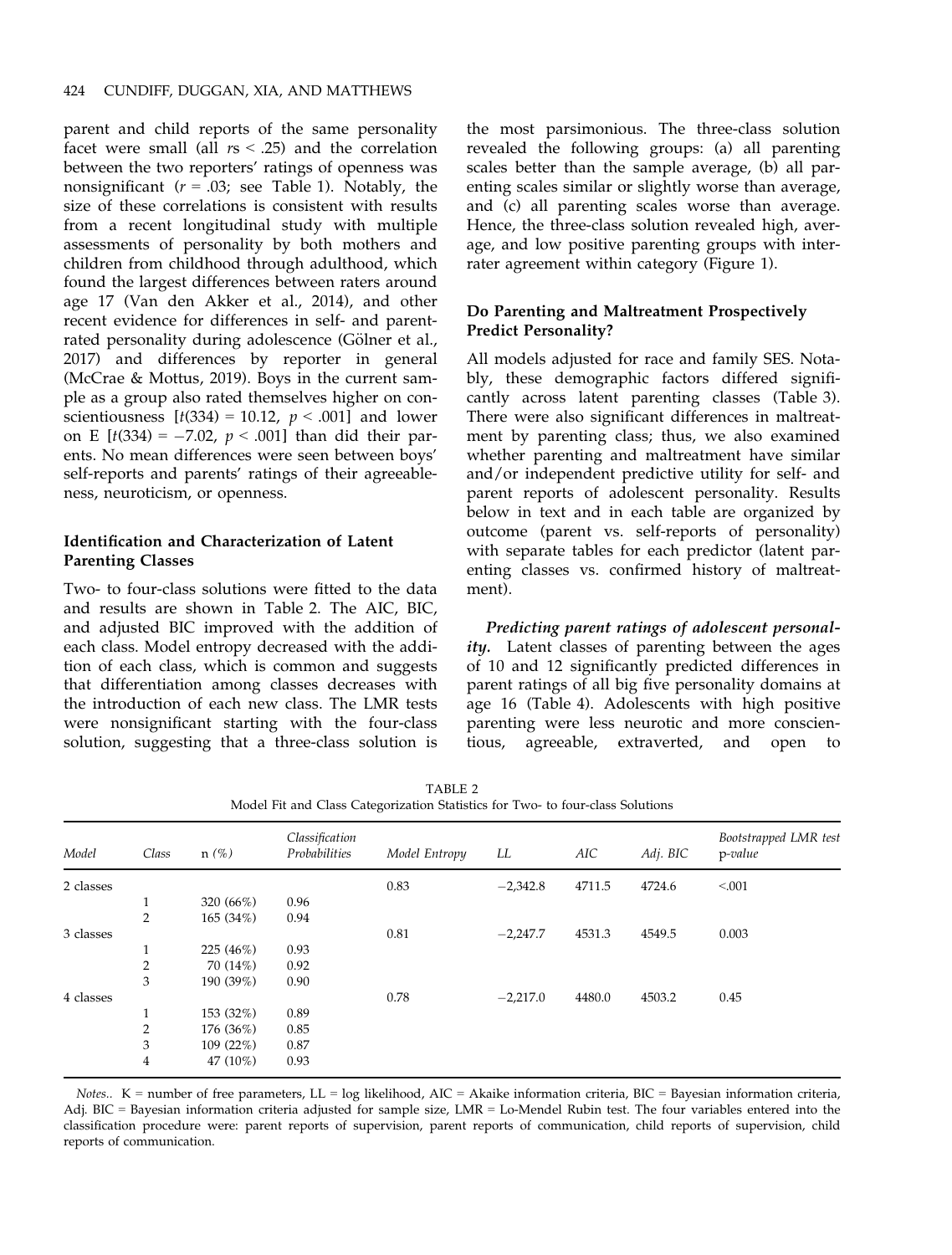

FIGURE 1 Description of latent parenting classes. All scales were coded such that greater numerical values indicate lower levels of positive parenting characteristics (e.g., less supervision, less communication), so the Y-axis was inverted to make the visual depiction more intuitive. Means for the communication scale were divided by 10 to bring values in line with the other two scales so that differences among means across scales could be more easily viewed in the figure. The sample mean is also depicted as reference for the viewer.  $C =$  child report,  $P =$  parent report.

experience than adolescents with low positive parenting. Additionally, adolescents with high positive parenting were also significantly more conscientious and open to experience than adolescents with average positive parenting.

Substantiated maltreatment through age 12 was significantly associated with mean differences in parent-reported neuroticism, agreeableness, and conscientiousness at age 16, but not the other two personality domains (Table 5). Specifically, confirmed maltreatment was associated with higher neuroticism and lower agreeableness and conscientiousness. These associations were fewer (3 domains compared to 5) and effect sizes were smaller compared to prospective associations with parenting classes, with the exception of neuroticism (Table 4).

When latent class analyses predicting parent-reported personality further adjusted for maltreatment associations were not substantively changed, with the exception that high and low parenting classes no longer differed on neuroticism (Table 6). Further, presence of maltreatment still significantly predicted neuroticism, but no longer predicted agreeableness or conscientiousness.

Predicting self-reports of adolescent personality. Latent classes of parenting between the ages of 10 and 12 significantly predicted differences in adolescents' self-reports of personality at age 16 for four of the five personality domains, only openness showed no significant differences (Table 4). Adolescents with high positive parenting were less neurotic and more extraverted and agreeable than adolescents with low positive parenting. Additionally, adolescents with high positive parenting were also significantly more extraverted and more conscientious than adolescents with average positive parenting.

Substantiated maltreatment through age 12 did not significantly predict mean differences in children's self-reports of personality at age 16 (Table 5).

When latent class analyses predicting self-reported personality further adjusted for maltreatment, associations were not substantively changed (Table 6). Further, presence of maltreatment continued to lack significant predictive utility for any self-reported personality trait.

## Race Moderation

Parenting classes interacted with race to predict parent-reported openness. The pattern of means by race suggests that lower positive parenting predicted significantly lower openness in White adolescents compared to Black adolescents (Figure 2).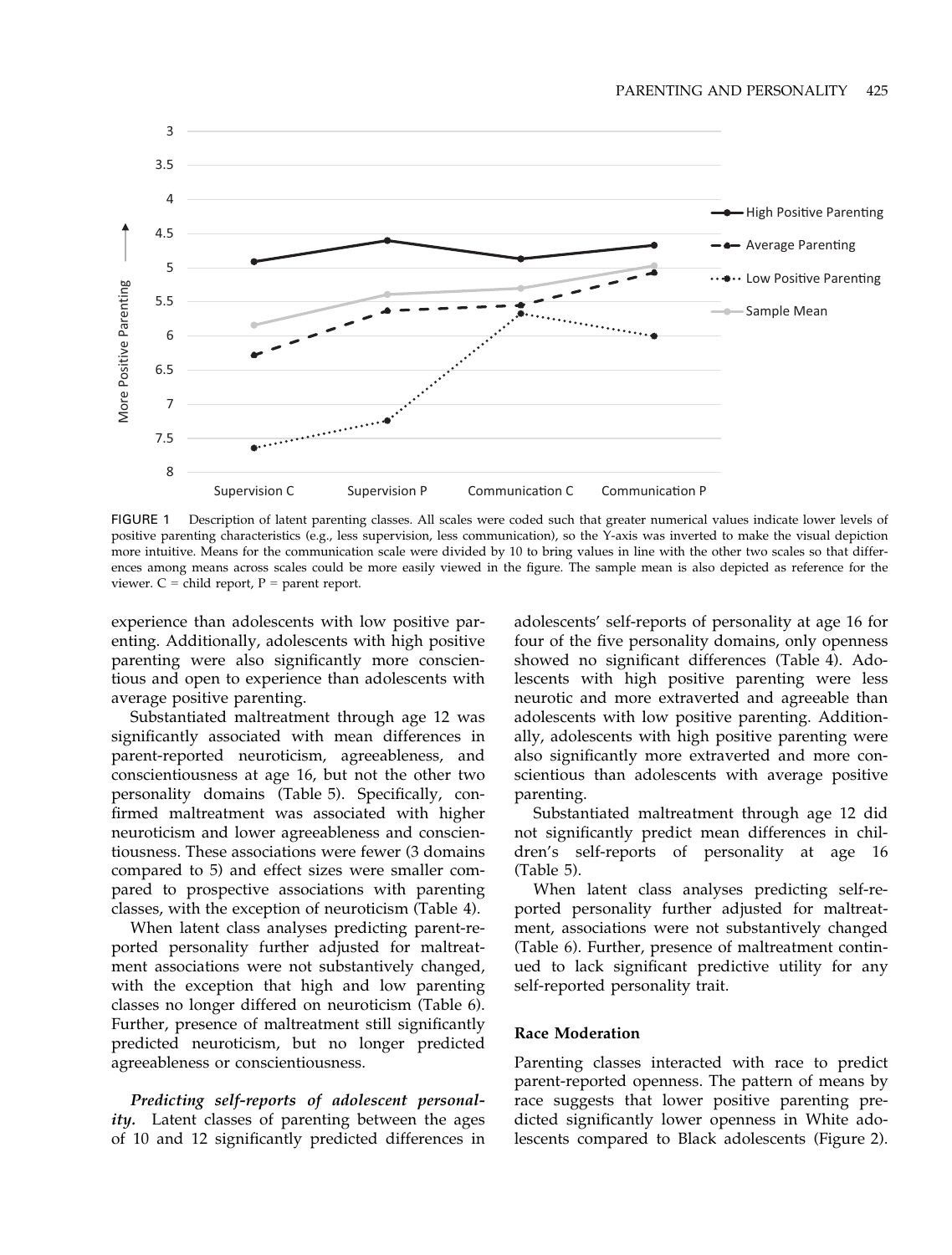|                                                  | Predictive Effects of Demographic and Maltreatment Characteristics on Latent Parenting Profiles |                                        |                                   |
|--------------------------------------------------|-------------------------------------------------------------------------------------------------|----------------------------------------|-----------------------------------|
| Predictor                                        | High Positive Parenting $(n = 216)$                                                             | Average Positive Parenting $(n = 187)$ | Low Positive Parenting $(n = 75)$ |
| High Positive Parenting as the reference profile |                                                                                                 | Beta [95%CI]                           |                                   |
| Identify as Black                                |                                                                                                 | $0.99**$ [.48,1.5]                     | $1.64**$ (.75)                    |
| Family SES                                       | ret                                                                                             | $-0.03*$ [ $-.06,0$ ]                  | $-0.05**$ (0.03)                  |
| Identified as high risk at age 6                 | reț                                                                                             | $0.77**$ [.28,1.26]                    | $1.19***$ (.61)                   |
| Substantiated referral to CYS                    | ret.                                                                                            | $0.22[-49, 93]$                        | $1.72**$ (.65)                    |
| Average Parenting as the reference profile       |                                                                                                 | Beta (odds ratio)                      |                                   |
| Identify as Black                                | $-0.99**$ [-1.5, -48]                                                                           | ret.                                   | $0.65[-13,1.43]$                  |
| Family SES                                       | $0.03*$ [0, 06]                                                                                 |                                        | $-0.01$ [ $-0.04$ , 02]           |
| Identified as high risk at age 6                 | $-0.77***$ [-1.26, -.28]                                                                        |                                        | $0.42$ [ $-25,1.09$ ]             |
| Substantiated referral to CYS                    | $-0.22$ [ $-93, 49$ ]                                                                           |                                        | 1.51** [.78,2.24]                 |

Notes... CYS = office of Children Youth and Family Services, SES = socioeconomic status. Notes.. CYS = office of Children Youth and Family Services, SES = socioeconomic status.  $*_{p \leq .05}$ ,  $*_{p \leq .01}$ . \*p≤.05, \*\*p≤.01.

|                                             | Parent ratings                                                     |                                                               |                                                                                                                                                                                                                                                                                                                    |                                                  |                                           | Child ratings          |                                                                                      |                     |                                         |                                             |
|---------------------------------------------|--------------------------------------------------------------------|---------------------------------------------------------------|--------------------------------------------------------------------------------------------------------------------------------------------------------------------------------------------------------------------------------------------------------------------------------------------------------------------|--------------------------------------------------|-------------------------------------------|------------------------|--------------------------------------------------------------------------------------|---------------------|-----------------------------------------|---------------------------------------------|
|                                             | B [95% CI]                                                         |                                                               |                                                                                                                                                                                                                                                                                                                    |                                                  |                                           | B [95% CI]<br>z        |                                                                                      | <u>[r]</u>          |                                         |                                             |
| Intercept<br>Profile                        |                                                                    | $0.35**$ [.25, .45] $0.62**$ [.50, .74]                       | $0.71**$ [.59, .83]                                                                                                                                                                                                                                                                                                | $0.75**$ [.65, .85]                              | $0.61**$ [.47, .75]                       |                        | $0.40**$ [.28, .52] $0.62**$ [.48, .76] $0.58**$ [.44, .72]                          |                     | $0.76**$ [.64, .88] $0.77**$ [.63, .91] |                                             |
| High positive ref.<br>membership            |                                                                    | ref.                                                          | ref.                                                                                                                                                                                                                                                                                                               | ref.                                             | ret.                                      | ref.                   | ret.                                                                                 | ret.                | ret.                                    |                                             |
| parenting<br>Average<br>positive            |                                                                    | $0.05$ [-.01, 11] $-0.07$ - $-0.3$ ] $-0.04$ [-.10, 0.0, 0.0] |                                                                                                                                                                                                                                                                                                                    | $-0.03$ [ $-0.07, 01$ ]                          | $-0.08*$ [ $-.14$ , $-.02$ ]              |                        |                                                                                      |                     |                                         |                                             |
| 2. Low positive<br>parenting<br>parenting   |                                                                    |                                                               | $[00] \begin{bmatrix} 001 & 01 & 0 \\ 001 & 0 & 0 \\ 001 & 0 & 0 \\ 001 & 0 & 0 \\ 001 & 0 & 0 \\ 001 & 0 & 0 \\ 001 & 0 & 0 \\ 001 & 0 & 0 \\ 011 & 0 & 0 \\ 012 & 0 & 0 \\ 013 & 0 & 0 & 0 \\ 014 & 0 & 0 & 0 \\ 015 & 0 & 0 & 0 \\ 016 & 0 & 0 & 0 \\ 017 & 0 & 0 & 0 \\ 018 & 0 & 0 & 0 \\ 019 & 0 & 0 & 0 & $ |                                                  |                                           |                        |                                                                                      |                     |                                         |                                             |
| Family SES<br>variables<br>Control<br>Black | $-0.02$ [ $-0.06$ , .02] $0.04*$ [.00, .08]<br>$0.00$ $[.00, .00]$ | $0.00$ $[.00, .00]$                                           | $-0.03$ [ $-0.09$ , 03]<br>$\overline{[00]}$<br>$0.00$ $[.00,$                                                                                                                                                                                                                                                     | $0.01$ [ $-0.03$ , $.05$ ]<br>$0.00$ $[.00, 00]$ | $0.06*$ [.00, .12]<br>$0.00$ $[.00, .00]$ | $0.00$ $1.00$ , $0.00$ | $-0.02[-0.05, 0.04]$ $-0.03[-0.05, 0.02]$ $-0.02[-0.05, 0.04]$<br>$0.00$ $[.00, 00]$ | $0.00$ $[.00, .00]$ | $0.02$ [-.02, .06]<br>0.00 [.00, .00]   | $0.06*$ $[.00, .12]$<br>$0.00$ $[.00, .00]$ |
|                                             |                                                                    |                                                               | Notes The intercept represents the mean value for the reference group after controlling for covariates. Means for the other groups are relative to the reference group. For                                                                                                                                        |                                                  |                                           |                        |                                                                                      |                     |                                         |                                             |

*Notes*.. The intercept represents the mean value for the reference group after controlling for covariates. Means for the other groups are relative to the reference group. For example, the estimated mean parent ratings of example, the estimated mean parent ratings of N in the high positive parenting latent group (referent) is 0.35, which differs significantly from the estimated mean parent ratings in the low positive parenting group of 0.43 (.35 + .08) controlling for covariates. High positive parenting is used as the referent profile in all models. N = neuroticism, O = openness,  $E = extraversion$ ,  $A = agreedbleness$ ,  $C = const$ conscientiousness. SES = socioeconomic status. \*p≤.05, \*\*p≤.01.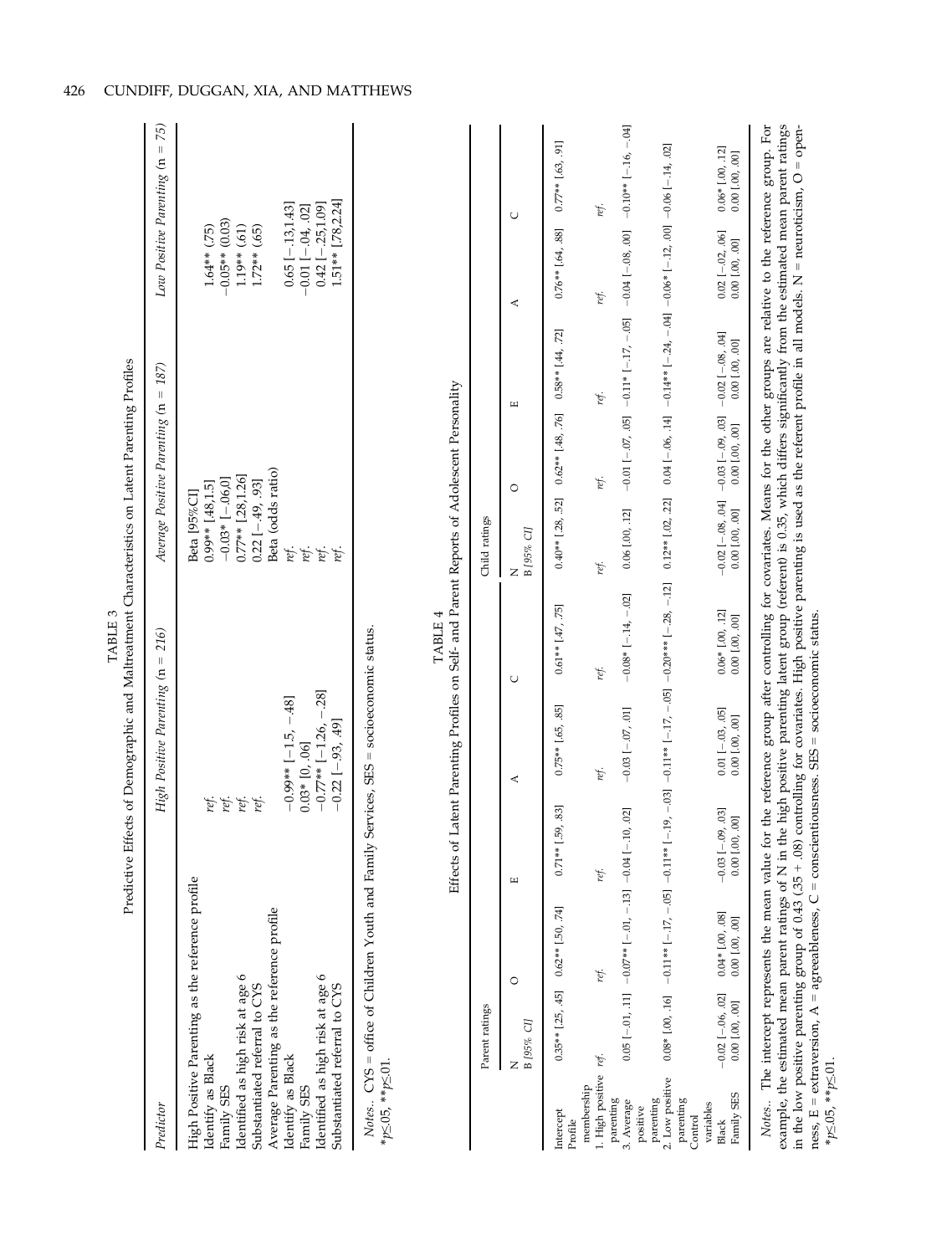TABLE 5 Results of MANOVA's predicting self- and parent reports of adolescent personality based on whether or not the child had a con-

firmed history of maltreatment by the age of 12 based on records from the office of Children Youth and Family Services (CYS) CYS referral Estimated M (SE)  $N_o$   $Yes$   $F (df = 1)$  p

| Grouped Outcome Variables  | No          | Yes        | $F$ (df = 1) | p    | Partial $n^2$ |
|----------------------------|-------------|------------|--------------|------|---------------|
| Parent ratings $(N = 435)$ | $(n = 349)$ | $(n = 86)$ |              |      |               |
| Neuroticism                | .30(.01)    | .39(.02)   | 11.91        | .001 | .027          |
| Openness to Experience     | .68(.01)    | .70(.02)   | 1.08         | .299 | .003          |
| Extraversion               | .63(.01)    | .64(.03)   | 0.19         | .663 | 0             |
| Agreeableness              | .78(.01)    | .72(.02)   | 8.11         | .005 | .018          |
| Conscientiousness          | .71(.01)    | .64(.03)   | 4.05         | .045 | .009          |
| Child ratings $(N = 332)$  | $(n = 268)$ | $(n = 64)$ |              |      |               |
| Neuroticism                | .38(.01)    | .38(.03)   | .039         | .844 | $\Omega$      |
| Openness to Experience     | .67(.02)    | .65(.03)   | .700         | .403 | .002          |
| Extraversion               | .53(.02)    | .53(.03)   | .002         | .964 | 0             |
| Agreeableness              | .78(.01)    | .77(02)    | .113         | .737 |               |
| Conscientiousness          | .81(.01)    | .81(.03)   | .043         | .835 | $\mathbf{0}$  |

Notes.. Two MANOVA's were run. One for parent ratings of the child's personality and a separate one for the child's self-reports of personality. Race and family socioeconomic status were used as covariates in both models. CYS = office of Children Youth and Family Services.

Parenting classes did not interact with race to predict self-reports of adolescent personality. Substantiated maltreatment did not interact with race to predict self- or parent reports of adolescent personality outcomes. Thus, in general, the prospective associations between parenting and maltreatment with adolescent personality were similar for Black and White adolescents in this sample with one exception. It is possible that other small interaction effects with race are present in this sample but we were not able to detect them statistically.

## Post Hoc Analysis: Using a Continuous Latent Factor Rather than a Categorical Latent Class to Define Parenting

The empirically derived latent classes used here are, in essence, creating extreme groups of parenting. Thus, to examine whether the above pattern of findings is robust, we examine associations between each individual parenting scale (assessed between 10 and 12 years of age) and personality by both parent- and self-report (assessed at age 16; see Table 7). We also examined associations between a latent factor of parenting and personality at age 16 (see Table 7). We performed a principal component analysis on the four parenting scales (intercorrelations ranged from  $r = .27$  to  $r = .79$ ) and obtained a one-factor solution (i.e., one eigenvalue greater than 1.0). This Parenting factor accounted for

approximately 62% of the variance and factor loadings were between .61 and .89, with parent reports of parent–child communication having the lowest loading. We created a Parenting factor score for each participant through unit weighting. Results, shown in Table 7, suggest that the original results are robust. When analyzed in separate regressions, each individual scale and the Parenting factor all significantly predicted parent reports of personality, mirroring results from latent class predictor analyses (found in Table 4). For children's self-reports of personality, patterns also closely corresponded to results from the latent class predictor analyses. Specifically, each individual scale and the Parenting factor all significantly predicted self-reports of neuroticism and conscientiousness, most were significantly associated with extraversion, and most were not associated with openness to experience, mirroring latent class analyses. However, most individual scales and the Parenting factor were significantly associated with agreeableness, whereas the association between latent parenting classes and agreeableness was marginal ( $p = .059$ , see Table 4). Additionally, examination of  $p$ -values as well as standardized beta values suggests that parent-reported parental communication between the ages of 10 and 12 was not a strong predictor of self-reported personality at age 16 (particularly for agreeableness, openness, and extraversion; Table 7).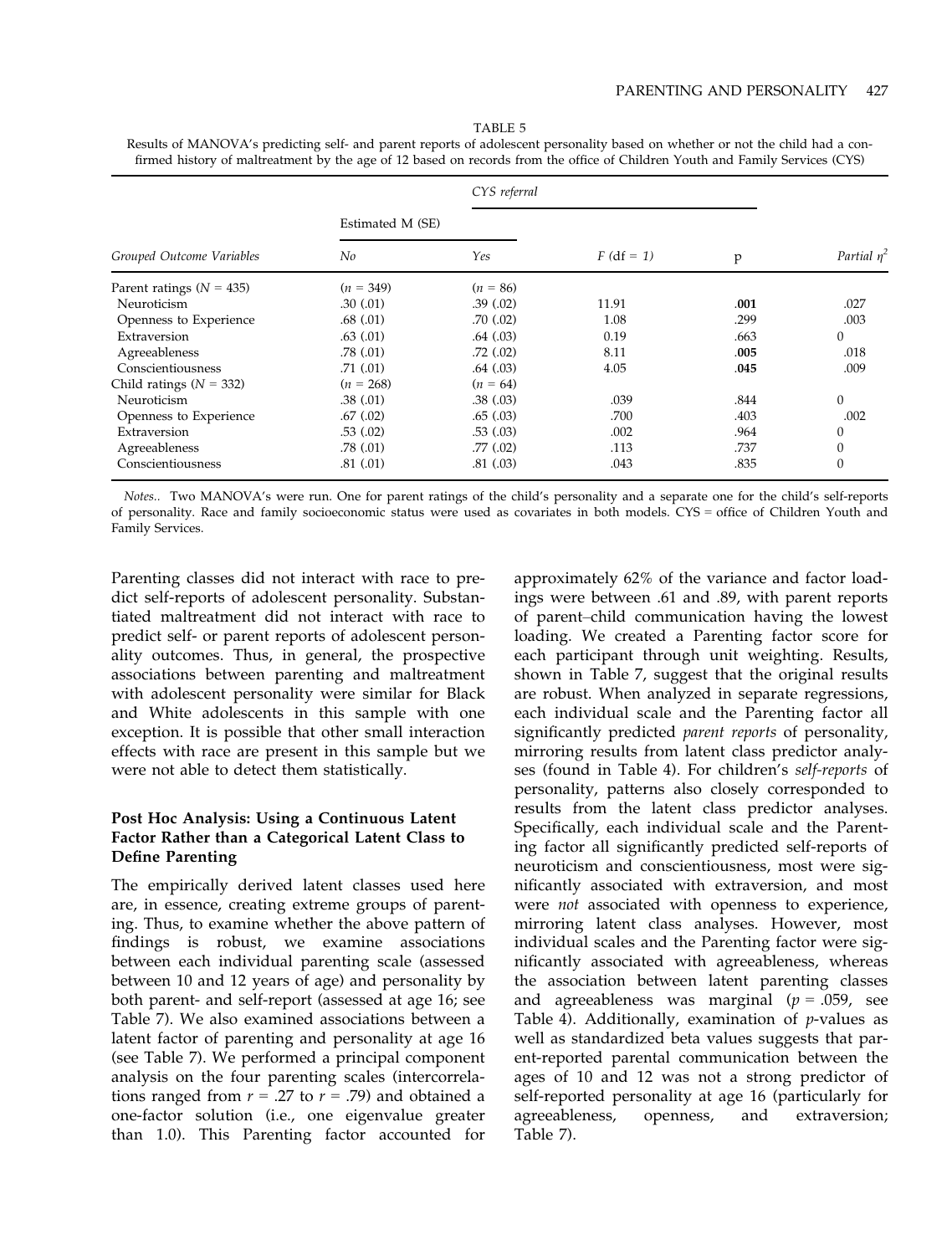|                                                                          | Parent ratings                                                        |                                                                                                                                                                                                                                                                    |                                                                        |                                                                      |                                                                                                                                                                                                                                                                                                           | Child ratings                                                                                                                              |                                                             |                                               |                                                                   |                                                                        |
|--------------------------------------------------------------------------|-----------------------------------------------------------------------|--------------------------------------------------------------------------------------------------------------------------------------------------------------------------------------------------------------------------------------------------------------------|------------------------------------------------------------------------|----------------------------------------------------------------------|-----------------------------------------------------------------------------------------------------------------------------------------------------------------------------------------------------------------------------------------------------------------------------------------------------------|--------------------------------------------------------------------------------------------------------------------------------------------|-------------------------------------------------------------|-----------------------------------------------|-------------------------------------------------------------------|------------------------------------------------------------------------|
|                                                                          | B [95% CI]<br>Z                                                       |                                                                                                                                                                                                                                                                    | ш                                                                      | ⋖                                                                    |                                                                                                                                                                                                                                                                                                           | B [95% CI]<br>Z                                                                                                                            | с                                                           | ш                                             | ⋖                                                                 |                                                                        |
| Intercept<br>Profile                                                     |                                                                       | $0.32**$ [.22, .42] $0.61**$ [.49, .73]                                                                                                                                                                                                                            | $0.70**$ [.58, .82]                                                    | $0.77**$ [.60, .80]                                                  | $0.62**$ [.48, .76]                                                                                                                                                                                                                                                                                       |                                                                                                                                            | $0.40**$ [.28, .52] $0.63**$ [.49, .77] $0.57**$ [.41, .73] |                                               | $0.76**$ [.66, .86] $0.77**$ [.63, .91]                           |                                                                        |
| membership<br>positive<br>1. High                                        | ref.                                                                  | ref.                                                                                                                                                                                                                                                               | ref.                                                                   | ref.                                                                 | ref.                                                                                                                                                                                                                                                                                                      | ref.                                                                                                                                       | ref.                                                        | ref.                                          | ref.                                                              | ref.                                                                   |
| 3. Average<br>parenting<br>positive                                      |                                                                       | $0.05$ [-.01, .11] $-0.07**$ [-.13, -.01] $-0.04$ [-.10, .02]                                                                                                                                                                                                      |                                                                        | $-0.03$ [ $-0.07$ , 01]                                              | $\frac{1}{100}$ $\frac{1}{100}$ $\frac{1}{100}$ $\frac{1}{100}$ $\frac{1}{100}$ $\frac{1}{100}$ $\frac{1}{100}$ $\frac{1}{100}$ $\frac{1}{100}$ $\frac{1}{100}$ $\frac{1}{100}$ $\frac{1}{100}$ $\frac{1}{100}$ $\frac{1}{100}$ $\frac{1}{100}$ $\frac{1}{100}$ $\frac{1}{100}$ $\frac{1}{100}$ $\frac{1$ |                                                                                                                                            |                                                             |                                               |                                                                   |                                                                        |
| parenting<br>positive<br>2. Low                                          |                                                                       | $0.04 - 0.04 - 0.05 - 0.07 - 0.07 - 0.04 - 0.04 - 0.04 - 0.04 - 0.04 - 0.04 - 0.04 - 0.04 - 0.04 - 0.04 - 0.04 - 0.04 - 0.04 - 0.04 - 0.04 - 0.04 - 0.04 - 0.04 - 0.04 - 0.04 - 0.04 - 0.04 - 0.04 - 0.04 - 0.04 - 0.04 - 0.04 - 0.04 - 0.04 - 0.04 - 0.04 - 0.04$ |                                                                        |                                                                      |                                                                                                                                                                                                                                                                                                           |                                                                                                                                            |                                                             |                                               |                                                                   |                                                                        |
| Family SES<br>CYS referral<br>parenting<br>variables<br>Control<br>Black | $0.08**$ [.08, .14]<br>$-0.02$ [ $-0.06$ , 02]<br>$0.00$ $[.00, .00]$ | $0.05$ [ $-01, 11$ ]<br>$0.04$ <sup>+</sup> [.00, .08]<br>$0.00$ $[.00, .00]$                                                                                                                                                                                      | $0.04$ [ $-.02, .10$ ]<br>$-0.03$ $[-.09, .03]$<br>$0.00$ $[.00, .00]$ | $0.01$ $[-.03, .05]$<br>$-0.04$ [ $-10$ , 02]<br>$0.00$ $[.00, .00]$ | $-0.03$ $[-.09, .03]$<br>$0.06*$ [.00, .12]<br>$0.00$ $[.00, .00]$                                                                                                                                                                                                                                        | $-0.02[-0.08, 04]$ $-0.03[-0.05, 0.02]$ $-0.02[-0.08, 04]$<br>$-0.02$ [ $-.08$ , $.04$ ] $-0.04$ [ $-.12$ , $.04$ ]<br>$0.00$ $[.00, .00]$ | $0.00$ $[.00, .00]$                                         | $0.02$ [ $-.06, .10$ ]<br>$0.00$ $[.00, .00]$ | $0.02$ [ $-.02, .06$ ]<br>$0.00[-.04, .04]$<br>$0.00$ $[.00, 00]$ | $-0.01$ [ $-0.09$ , 07]<br>$0.06*$ $[.00, .12]$<br>$0.00$ $[.00, .00]$ |
|                                                                          |                                                                       | a life the second water that the company waves were company to the company of the company of the company of the company of the company of the company of the company of the company of the company of the company of the compa                                     |                                                                        |                                                                      |                                                                                                                                                                                                                                                                                                           |                                                                                                                                            |                                                             |                                               |                                                                   |                                                                        |

ratings in the low positive parenting group of 0.37 (.32 +.05) controlling for covariates. High positive parenting is used as the referent profile in all models. High positive parent-<br>ing is used as the referent profile i example, the estimated mean parent ratings of N in the high positive parenting latent group (referent) is 0.32, which does not differ significantly from the estimated mean parent The intercept represents the mean value for the reference group after controlling for covariates. Means for the other groups are relative to the reference group. For Notes.. The intercept represents the mean value for the reference group after controlling for covariates. Means for the other groups are relative to the reference group. For example, the estimated mean parent ratings of N in the high positive parenting latent group (referent) is 0.32, which does not differ significantly from the estimated mean parent ratings in the low positive parenting group of 0.37 (.32 +.05) controlling for covariates. High positive parenting is used as the referent profile in all models. High positive parenting is used as the referent profile in all models. N = neuroticism, O = openness, E = extraversion, A = agreeableness, C = conscientiousness. SES = socioeconomic status. CYS = office of Children Youth and Family Services. \*p≤.05, \*\*p≤.01, + NOtes..

 $p = .055.$ 

## 428 CUNDIFF, DUGGAN, XIA, AND MATTHEWS

TABLE 6 Effects of Latent Parenting Profiles on Self- and Parent Reports of Adolescent Personality Controlling for Maltreatment

Effects of Latent Parenting Profiles on Self- and Parent Reports of Adolescent Personality Controlling for Maltreatment TABLE 6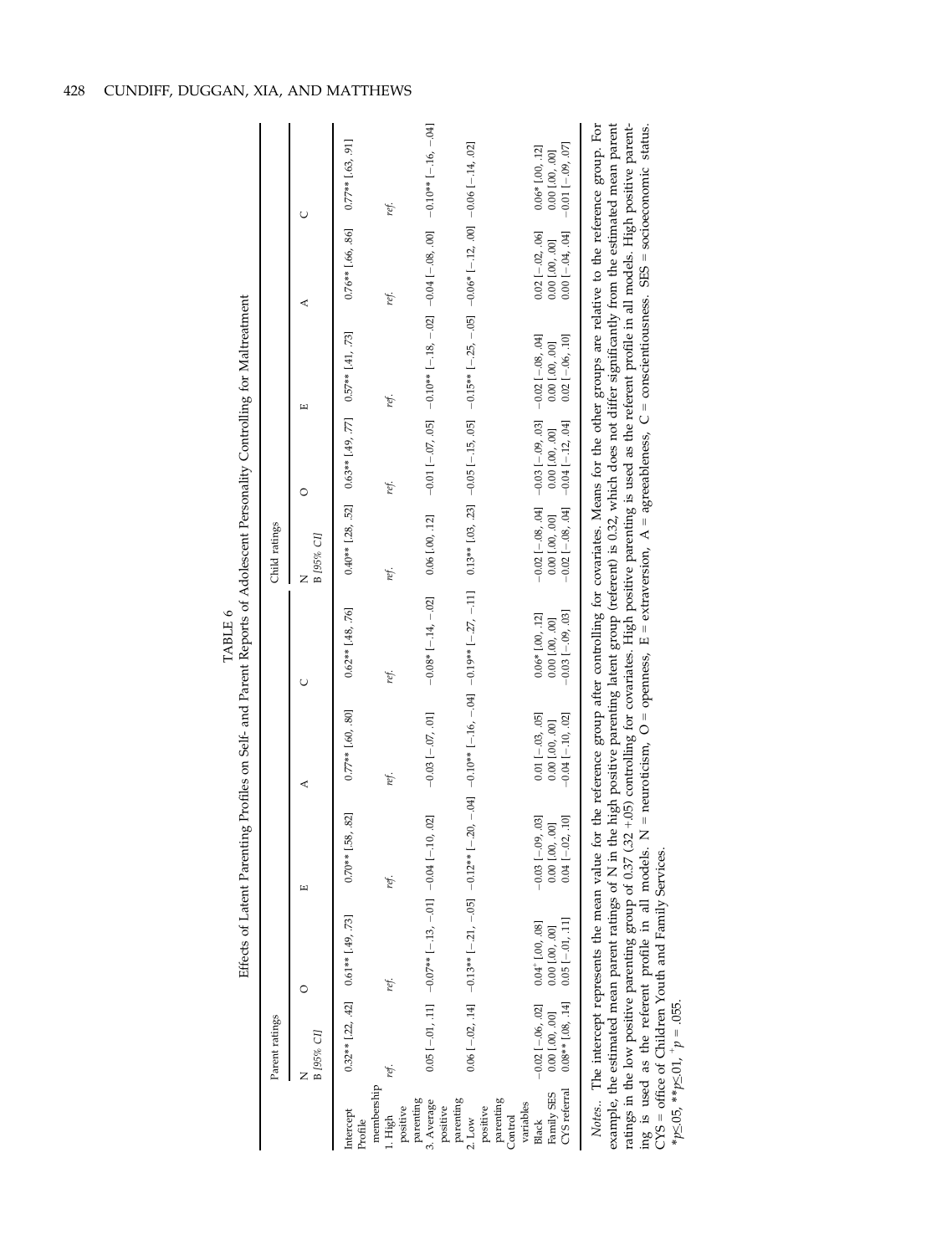

Group 1 : High position is the position of the state of the state of the state of the state of the state of the state of the state of the state of the state of the state of the state of the state of the state of the state ve parenng Group 2: Average positive positive positive positive positive positive positive positive positive positive p<br>Setting positive positive positive positive positive positive positive positive positive positive positive pos ve parenng Group 3: Low position and position and position in the set of the set of the set of the set of the set of the set of the set of the set of the set of the set of the set of the set of the set of the set of the set of the ve parenng

FIGURE 2 Race differences in the prospective association between latent parenting classes and parent-reported openness to experience.

#### DISCUSSION

In this large, multiinformant, and racially diverse longitudinal study, data-driven latent classes of parenting between the ages of 10 and 12 were prospectively associated with adolescent personality at age 16. Similar (though not identical) results were observed using the four individual parenting scales underlying the latent classes and also when a latent factor based on these four individual scales was used to predict personality (Tables 4 and 6). Personality outcomes were assessed by multiple informants (parent and self-reports); and overall, parenting in middle childhood was associated with more adaptive five-factor model traits in adolescence, with the exception of adolescents' self-reports of openness which were not associated with parenting (Tables 4 and 7). The remaining traits (neuroticism, extraversion, agreeableness, and conscientiousness) were generally associated with earlier parenting independent of how parenting was operationalized, who reported on parenting, or who reported on later personality. These findings suggest that warmth and structure in middle childhood may presage adaptive personality during adolescence and add to the scant literature linking parenting to five-factor model traits in adolescence (Lengua et al., 2018).

Substantiated history of maltreatment was also prospectively associated with greater neuroticism and lower agreeableness and conscientiousness at age 16 but only when these traits were reported by parents. Substantiated history of maltreatment showed no reliable association with either extraversion or openness to experience assessed by parent report, or with any of the five personality domains when assessed by adolescent self-report (Table 5). These results are consistent with other past methodologically rigorous work that found associations between maltreatment and more adaptive levels of these same three five-factor model traits (Rogosch & Cicchetti, 2004; Rosenman & Rodgers, 2006), though notably these other studies were predicting personality but not specifically in adolescence. Additionally, the results suggest that variations in parental supervision and parent–child communication during childhood are more closely associated with later adolescent personality than substantiated maltreatment. Notably substantiated maltreatment was not a rare occurrence in the current sample; approximately 20% of the boys had a documented experience of maltreatment by age 12.

It has been argued that neuroticism, agreeableness, and conscientiousness are the three domains of the five-factor model that most closely index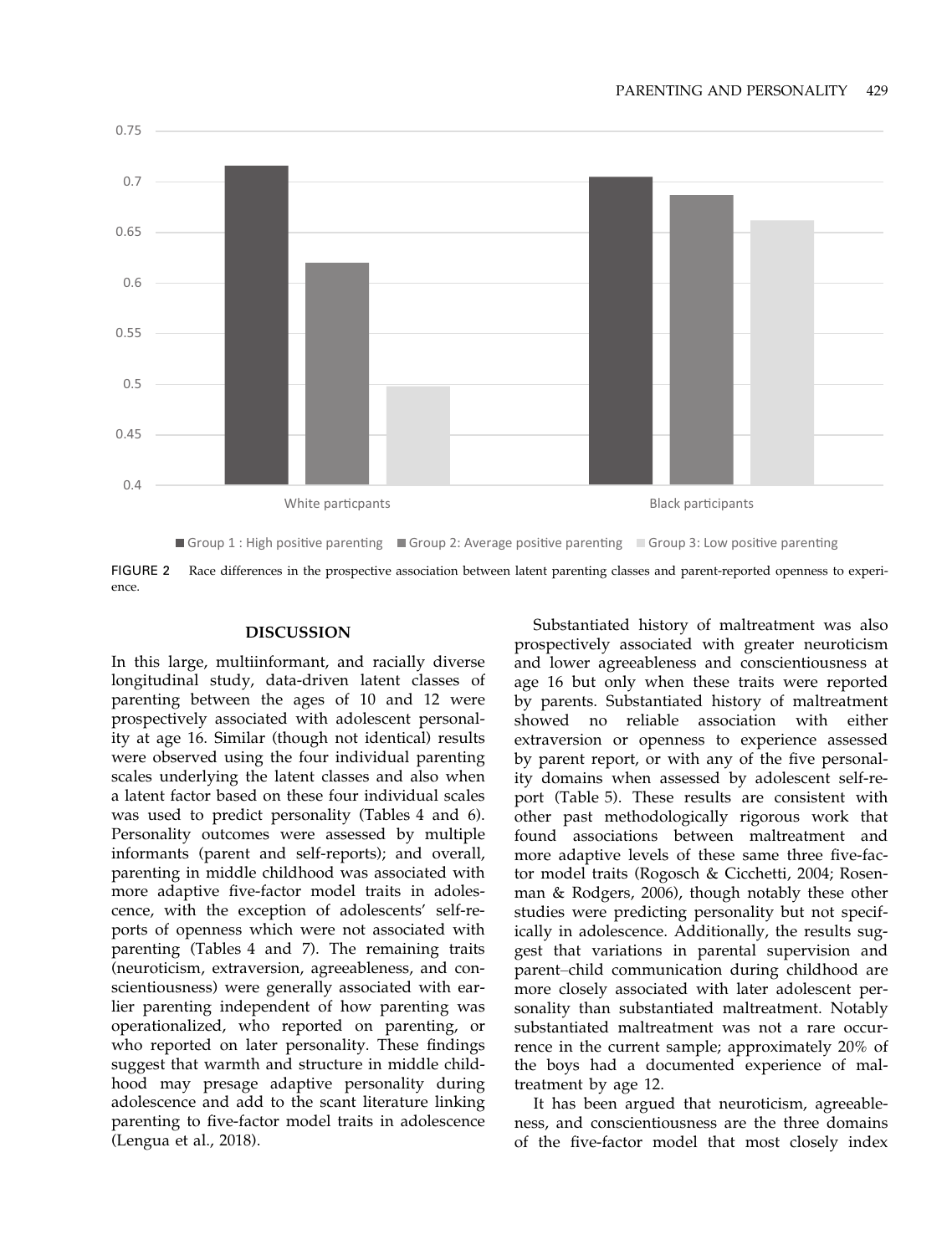|                           | Parent Ratings |               | Child Ratings |               |                  |
|---------------------------|----------------|---------------|---------------|---------------|------------------|
| Grouped Outcome Variables | Supervision    | Communication | Supervision   | Communication | Parenting factor |
| Parent ratings            |                |               |               |               |                  |
| Neuroticism               | $.16*$         | $.38*$        | $.14*$        | $.14*$        | $.24*$           |
| Openness to Experience    | $-.14*$        | $-.19*$       | $-.14*$       | $-.19*$       | $-.21*$          |
| Extraversion              | $-.14*$        | $-.25*$       | $-.10*$       | $-.17*$       | $-.20*$          |
| Agreeableness             | $-.16*$        | $-.49*$       | $-.17*$       | $-.17*$       | $-.29*$          |
| Conscientiousness         | $-.24*$        | $-.44*$       | $-.20*$       | $-.18*$       | $-.32*$          |
| Child ratings             |                |               |               |               |                  |
| Neuroticism               | $-.17*$        | $.18*$        | $.17*$        | $.20*$        | $.23*$           |
| Openness to Experience    | .02            | $-.04$        | .02           | .11           | .04              |
| Extraversion              | $-.17*$        | $-.08$        | $-.13*$       | $-.15*$       | $-.18*$          |
| Agreeableness             | $-.18*$        | $-.07$        | $-.21*$       | $-.22*$       | $-.23*$          |
| Conscientiousness         | $-.13*$        | $-.14*$       | $-.15*$       | $-.22*$       | $-.20*$          |

TABLE 7 Post Hoc Results of Linear Regression Analyses Predicting Self- and Parent Reports of Adolescent Personality from Individual Parenting Scales and a Latent Factor of Parenting

Values represent standardized betas. Each value is from a separate regression analysis. Race and family socioeconomic status concurrent with ratings of parenting were used as covariates in all models. Parent and child ratings of supervision and communication were used as indicators of the latent Parenting factor.

\*p≤.05.

adaptive personality functioning (e.g., Schofield et al., 2012). Additionally, rather than orthogonal dimensions, these three dimensions of the big five have been shown to form a latent construct labeled 'Stability' in a large community sample using ratings from multiple informants (DeYoung, 2006). Parenting in middle childhood is associated with each of these traits in adolescence and thus perhaps general adolescent stability. Our data suggest that parent reports of prosocial traits (agreeableness and conscientiousness) and adolescents' selfreports of their affective experience (neuroticism) may show the closest associations with parenting. We hypothesize that this discrepancy may be due to the fact that conscientiousness and agreeableness are more easily assessed in interpersonal interactions, perhaps making parents better reporters of those traits relative to neuroticism.

Past research also suggests that others' reports of adolescent personality may be more strongly linked to later life outcomes. Here, we find that parenting and maltreatment are also more consistently linked to others' (i.e., parents') reports of five-factor model traits in adolescents; though notably, most differences by reporter on the same fivefactor model trait are not particularly marked. For parenting, the five-factor model traits showing the largest and most consistent differences between self- and other reports are openness to experience and conscientiousness, with parent reports of these traits showing closer associations with earlier

parenting by both parent and child reports. For maltreatment, only parent reports showed significant associations (Table 5).

Both Black and White male adolescents and their parents participated in this study in roughly equal numbers and were all recruited from the same urban city (Pittsburgh, PA), allowing us to examine whether race may moderate associations between parenting quality and maltreatment on later personality in similar samples of Black and White adolescents. Parenting was more strongly associated with openness in White participants compared to Black participants (Figure 2). Otherwise, prospective associations with personality were statistically indistinguishable for Black and White adolescents. Such findings are consistent with findings from a large review showing no race differences in parenting practices on child outcomes (e.g., Amato & Fowler, 2002) and with recent perspectives suggesting that warmth and structure (e.g., monitoring, discipline) foster successful development across racial lines, though the ideal level of structure may differ insomuch as environmental threat and safety overlap with race due to the historical context of race in America (Gaylor-Harden et al., 2018).

The data analyzed here are 20 years old. It is possible that associations among parenting and adolescent personality could differ from a current cohort of adolescents. This concern is perhaps most relevant for the assessment of supervision. For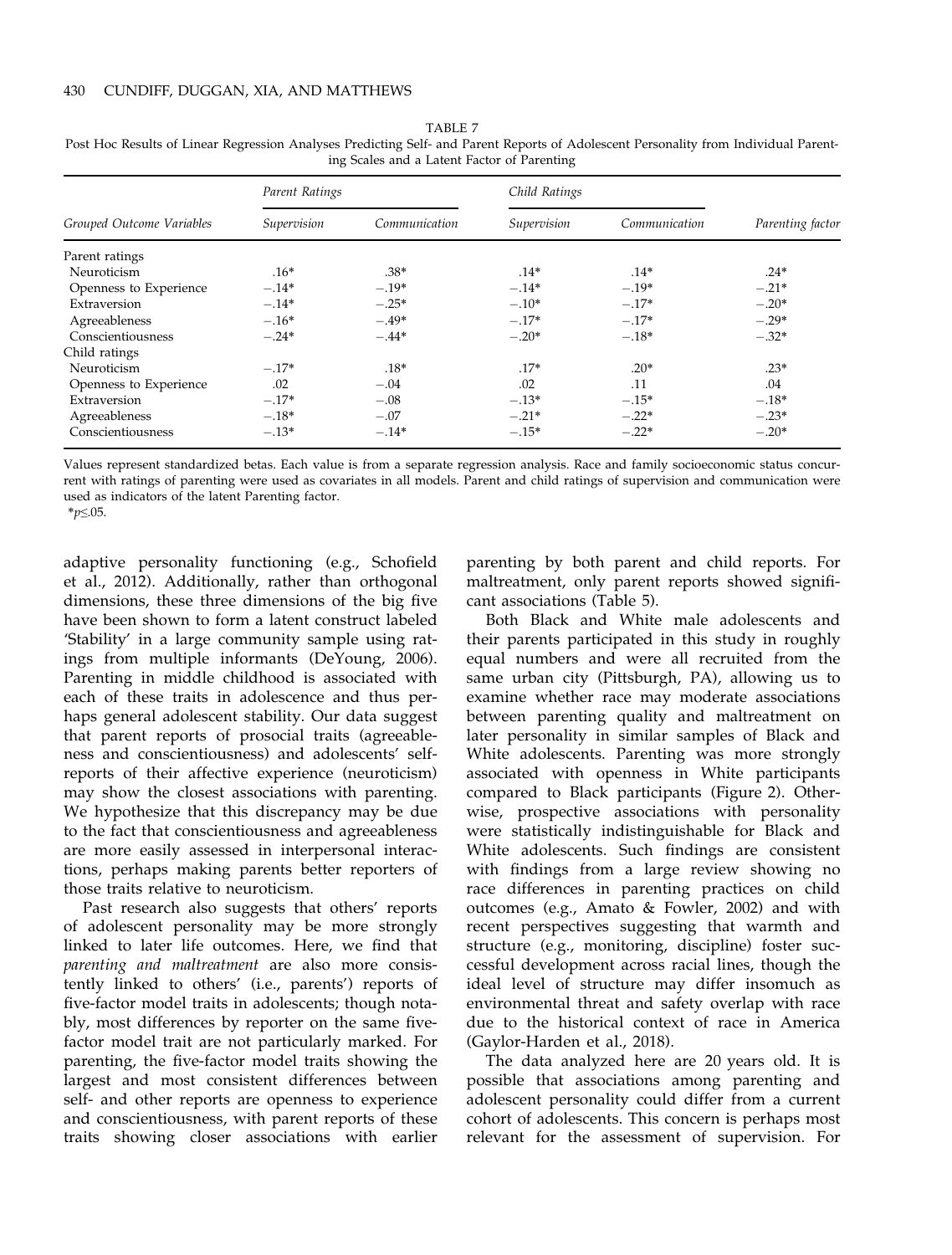example, there is evidence that children's days are more scheduled and thus more structured now than they have been in the past and this, like parental supervision, is associated with positive outcomes (Mahoney & Vest, 2012), although this may vary by demographics (Randall, Travers, Shapiro, & Bohnert, 2016). Hence, supervision by parents may be less important for children whose days are highly scheduled, as these activities tend to be monitored by other adults (e.g., involvement in sports, clubs, community service). Further, the supervision scale used here may evince lower construct validity if used today. For example, supervision would likely include different items relevant to technology and the item asking whether parents and children know how to get in touch with each other when one is away from home may no longer be a sensitive item due to widespread use of cell phones.

## Strengths and Limitations

There are many methodological strengths to the current study, such as multiple assessments and multiple informant ratings of both independent and dependent variables, which reduce error and bias in measurement, as well as a longitudinal design. An additional unique strength of the current analysis is the prospective assessment of substantiated maltreatment, rather than relying on retrospective self- or parent reports of maltreatment years or decades later, which may be biased. These are key, as no prior studies to our knowledge have been able to examine prospective associations of multirater personality and parenting, as well as substantiated maltreatment and in a racially diverse sample.

Despite these strengths, no causal conclusions can be drawn from the current nonexperimental data, particularly given that personality could not be statistically controlled at baseline. Similarly, causal direction cannot be identified. For example, part of the association between parenting and personality is likely due to environmental elicitation, whereby parenting is shaped by the child's personality at an earlier time point (e.g., less agreeable children may elicit more negative parenting behaviors; Lengua, 2006; Shiner & Caspi, 2003). These data allow for rigorous testing of longitudinal associations between parenting and personality, but not bidirectional processes among these constructs. Additionally, although assessing maltreatment using objective criteria addresses many limitations of self-reports, relying on objective corroboration

by an outside agency likely still results in underestimation of the prevalence of maltreatment (e.g., Gilbert et al., 2009). The sample was also limited geographically in that all participants grew up in and around the city of Pittsburgh. While this may be a strength in terms of comparison of racial groups within the same geographic area, it is a limitation in terms of geographic generalizability (i.e., findings may not extend to rural populations). Although our sample was diverse in terms of race, the Pittsburgh Youth study only included boys and we do not know whether these results would generalize to girls. Notably, at least one other rigorous longitudinal study found no gender differences in prospective associations between parenting and offspring personality, though that study examined different dimensions of parenting and some different dimensions of personality than those examined here (Van den Akker et al., 2014).

We used listwise deletion in our analyses, which excludes cases with missing data on any variable and there was more missing data for adolescents' self-reports of personality than parent reports of these same traits. Listwise deletion can reduce statistical power because it reduces sample size, though we note that our analytic samples were large and we report effect sizes (which are not dependent on sample size) to simplify comparison across reporters. Additionally, our parenting measures do not represent an exhaustive assessment of parenting behaviors or parent–child relationship factors; other scales measuring the constructs of structure and warmth could show different associations as could other parenting constructs (e.g., autonomy support, expectations, and parenting typologies). The supervision scale was a four-item scale and showed lower internal consistency compared to the communication scale, but despite this difference, the supervision scale showed a much higher correlation between parent and child reports compared to the communication scale  $(r = .27 \text{ vs }$ .79). Thus, each parenting scale had psychometric strengths and weakness, which may be useful to consider when comparing these results to results of future studies. We speculate that the communication scale showed higher internal reliability compared to the supervision scale because items are more subjective and ratings likely reflect a general sense of a warm and trusting relationship between caregiver and child, whereas supervision items are very behaviorally specific and so may be less influenced by general perceptions. Notably, measures with lower reliability may impact the reproducibility of latent profile analyses because LPA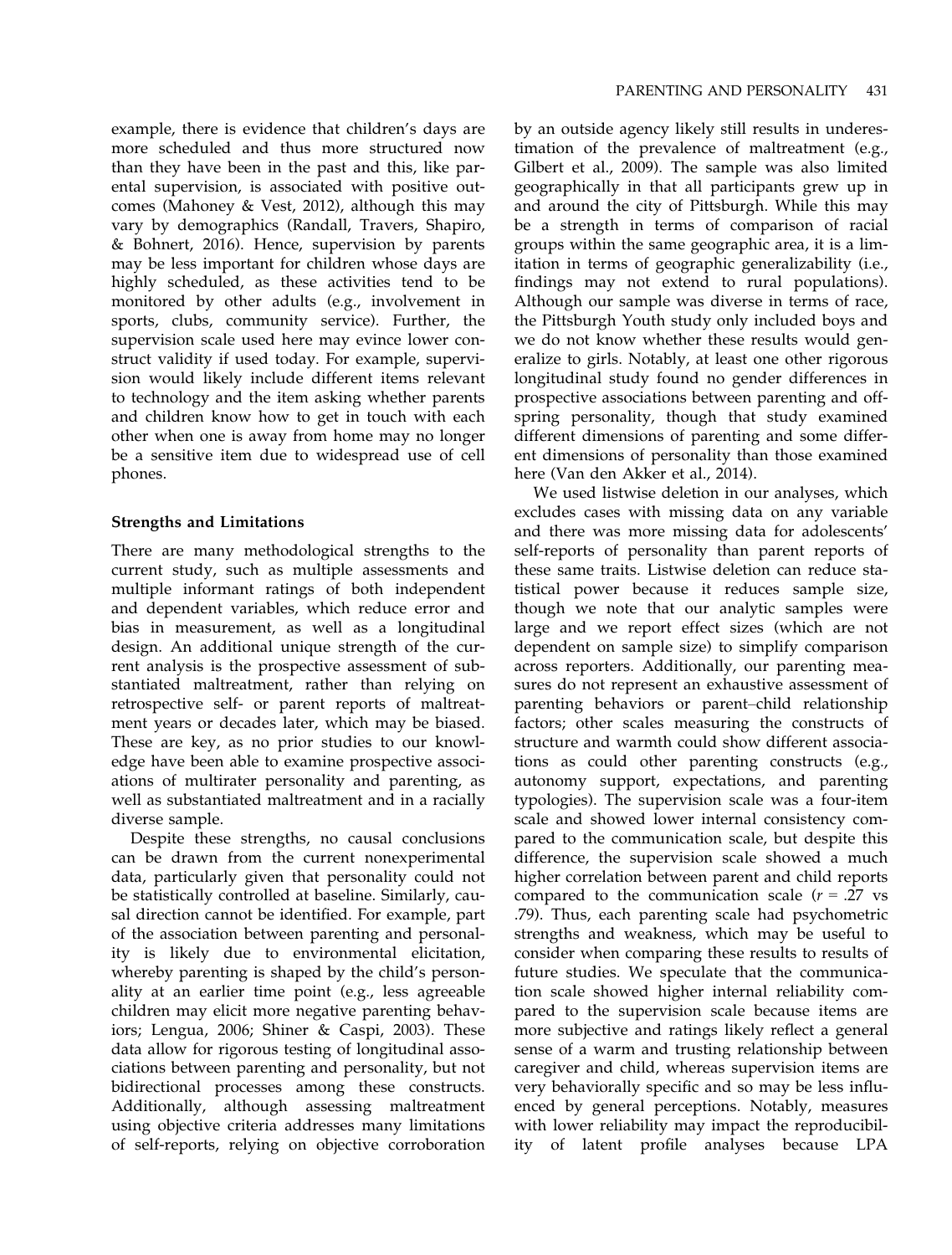categorizes people into groups based on clustering of scaled scores; thus, if scale scores are less reliable, this affects the reliability of the classes derived from those scale scores. It is also important to note that we averaged scaled scores over four assessments to get the measures of supervision used in this study, increasing the reliability of the measure.

#### **CONCLUSIONS**

These results provide methodologically rigorous evidence that the quality of parenting provided to children is prospectively associated with adaptive personality profiles rated by both parents and children during adolescence. Parenting quality was more closely and reliably associated with later personality than was substantiated maltreatment, and only parent reports of personality at age 16 showed associations with objective maltreatment. Further, longitudinal associations between parenting and adolescent personality were independent of maltreatment, and no associations were moderated by race, with the exception of parenting on openness to experience.

## DECLARATION OF CONFLICTING INTERESTS

The authors declared no potential conflicts of interest with respect to the research, authorship, and/or publication of this article.

#### REFERENCES

- Amato, P.R., & Fowler, F. (2002). Parenting practices, child adjustment, and family diversity. Journal of Marriage and Family, 64(3), 703–716. [https://doi.org/10.](https://doi.org/10.1111/j.1741-3737.2002.00703.x) [1111/j.1741-3737.2002.00703.x](https://doi.org/10.1111/j.1741-3737.2002.00703.x)
- Asparouhov, T., & Muthén, B. (2014). Auxiliary variables in mixture modeling: Using the BCH method in Mplus to estimate a distal outcome model and an arbitrary secondary model. Mplus Web Notes, 21(2), 1–22.
- Bagby, R.M., & Widiger, T.A. (2018). Five Factor Model personality disorder scales: An introduction to a special section on assessment of maladaptive variants of the five factor model. Psychological Assessment, 30(1), 1-9.<https://doi.org/10.1037/pas0000523>
- Bakk, Z., & Vermunt, J.K. (2016). Robustness of stepwise latent class modeling with continuous distal outcomes. Structural Equation Modeling, 23, 20–31. [https://doi.](https://doi.org/10.1080/10705511.2014.955104) [org/10.1080/10705511.2014.955104](https://doi.org/10.1080/10705511.2014.955104)
- Barnett, D., Manly, J.T., & Cicchetti, D. (1993). Defining child maltreatment: The interface between policy and research. In D. Cicchetti, & S.L. Toth (Eds.), Child abuse, child development, and social policy. Norwood, NJ: Ablex.
- Baumrind, D. (1968). Authoritarian vs. authoritative parental control. Adolescence, 3(11), 255–272.
- Baumrind, D. (2012). Differentiating between confrontive and coercive kinds of parental power-assertive disciplinary practices. Human Development, 55(2), 35–51. <https://doi.org/10.1159/000337962>
- Baumrind, D., Larzelere, R.E., & Owens, E.B. (2010). Effects of preschool parents' power assertive patterns and practices on adolescent development. Parenting: Science and Practice, 10, 157-201. [https://doi.org/10.](https://doi.org/10.1080/15295190903290790) [1080/15295190903290790](https://doi.org/10.1080/15295190903290790)
- Belsky, J. (1984). The determinants of parenting: A process model. Child Development, 55, 83–96. [https://doi.](https://doi.org/10.2307/1129836) [org/10.2307/1129836](https://doi.org/10.2307/1129836)
- Block, J.H., & Block, J. (1980). The role of ego-control and ego-resiliency in the organization of behaviour. In W.A. Collins (Ed.), The Minnesota Symposia on Child Psychology, 13 edn (pp. 39–101). Hillsdale, NJ: Erlbaum.
- Bronfenbrenner, U. (1979). The ecology of human development. Cambridge, MA: Harvard University Press.
- Caspi, A., Herbener, E.S., & Ozer, D.J. (1992). Shared experiences and the similarity of personalities: A longitudinal study of married couples. Journal of Personality and Social Psychology, 62(2), 281–291. [https://doi.org/](https://doi.org/10.1037/0022-3514.62.2.281) [10.1037/0022-3514.62.2.281](https://doi.org/10.1037/0022-3514.62.2.281)
- Caspi, A., Moffitt, T.E., Silva, P.A., Stouthamer-Loeber, M., Krueger, R.F., & Schmutte, P.S. (1994). Are some people crime-prone? Replications of the personalitycrime relationship across countries, genders, races, and methods. Criminology, 32(2), 163–195. [https://doi.org/](https://doi.org/10.1111/j.1745-9125.1994.tb01151.x) [10.1111/j.1745-9125.1994.tb01151.x](https://doi.org/10.1111/j.1745-9125.1994.tb01151.x)
- Clark, D.A., Donnellan, M.B., & Robins, R.W. (2018). Personality traits and parent–adolescent interactions: An observational study of Mexican origin families. Journal of Family Psychology, 32(4), 544–551. [https://doi.org/](https://doi.org/10.1037/fam0000408) [10.1037/fam0000408](https://doi.org/10.1037/fam0000408)
- Darling, N., & Steinberg, L. (1993). Parenting style as context: An integrative model. Psychological Bulletin, 113(3), 487–496. [https://doi.org/10.1037/0033-2909.](https://doi.org/10.1037/0033-2909.113.3.487) [113.3.487](https://doi.org/10.1037/0033-2909.113.3.487)
- De Fruyt, F., Bartels, M., Van Leeuwen, K.G., De Clercq, B., Decuyper, M., & Mervielde, I. (2006). Five types of personality continuity in childhood and adolescence. Journal of Personality and Social Psychology, 91(3), 538– 552.<https://doi.org/10.1037/0022-3514.91.3.538>
- DeYoung, C.G. (2006). Higher-order factors of the Big Five in a multi-informant sample. Journal of Personality and Social Psychology, 91(6), 1138–1151. [https://doi.](https://doi.org/10.1037/0022-3514.91.6.1138) [org/10.1037/0022-3514.91.6.1138](https://doi.org/10.1037/0022-3514.91.6.1138)
- Donnellan, M.B., Larsen-Rife, D., & Conger, R.D. (2005). Personality, family history, and competence in early adult romantic relationships. Journal of Personality and Social Psychology, 88(3), 562–576. [https://doi.org/10.](https://doi.org/10.1007/s10964-016-0612-1) [1007/s10964-016-0612-1](https://doi.org/10.1007/s10964-016-0612-1)
- Eisenberg, N., Duckworth, A.L., Spinrad, T.L., & Valiente, C. (2014). Conscientiousness: Origins in childhood? Developmental Psychology, 50(5), 1331–1349. <https://doi.org/10.1037/a0030977>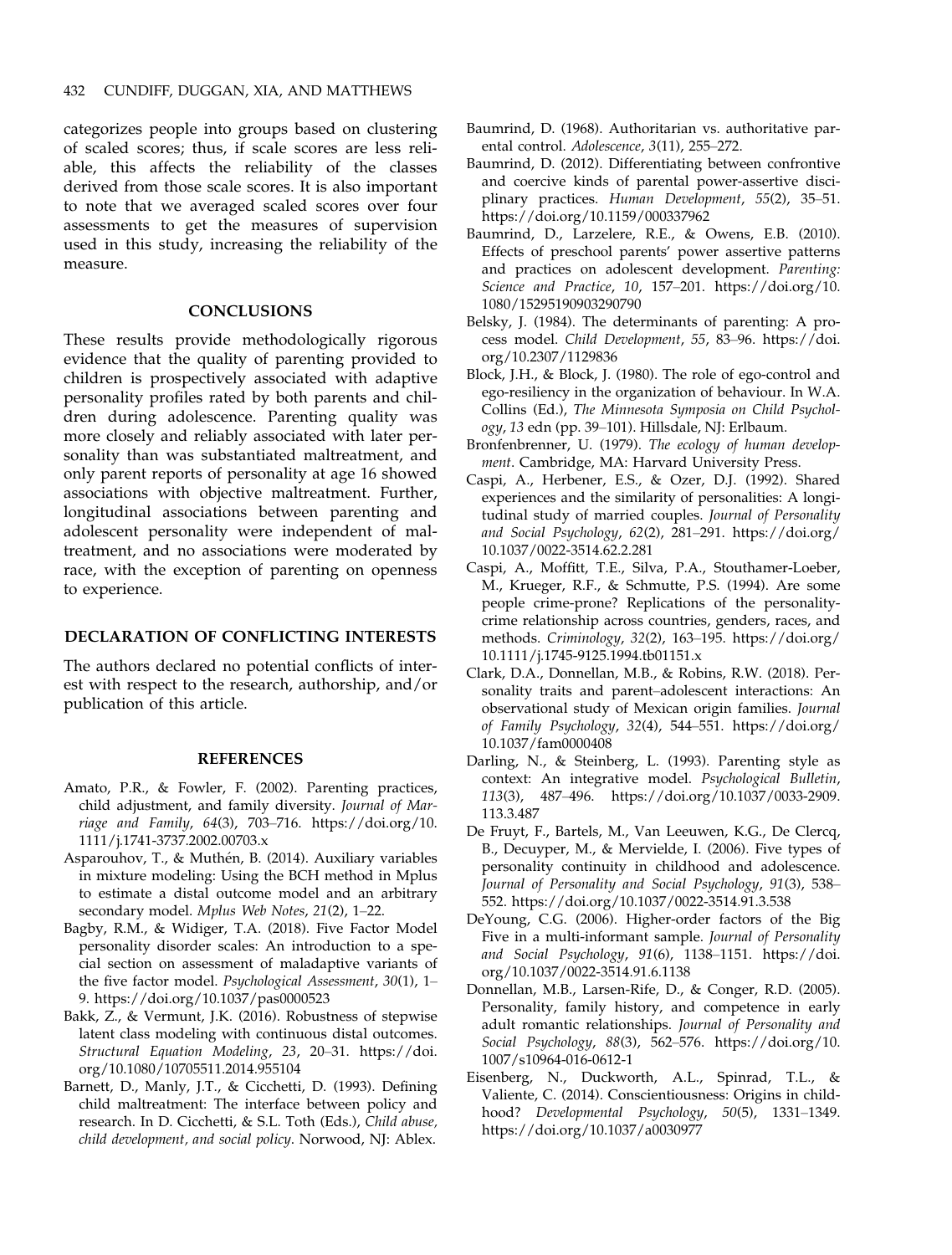- Fite, P.J., Raine, A., Stouthamer-Loeber, M., Loeber, R., & Pardini, D.A. (2010). Reactive and proactive aggression in adolescent males: Examining differential outcomes 10 years later in early adulthood. Criminal Justice and Behavior, 37(2), 141–157. [https://doi.org/10.1177/](https://doi.org/10.1177/0093854809353051) [0093854809353051](https://doi.org/10.1177/0093854809353051)
- Galambos, N.L., & Costigan, C.L. (2003). Emotional and personality development in adolescence. In R.M. Lerner, M.A. Easterbrooks, & J. Mistry (Eds.), Handbook of psychology: Developmental psychology, 6 edn (p. pp. (351–372).). Hoboken, NJ, US: John Wiley & Sons Inc.
- Gaylord-Harden, N.K., Barbarin, O., Tolan, P.H., & Murry, V.M. (2018). Understanding development of African American boys and young men: Moving from risks to positive youth development. American Psychologist, 73(6), 753–767.<https://doi.org/10.1037/amp0000300>
- Gilbert, R., Widom, C.S., Browne, K., Fergusson, D., Webb, E., & Janson, S. (2009). Burden and consequences of child maltreatment in high-income countries. The Lancet, 373, 68–81. [https://doi.org/10.1016/](https://doi.org/10.1016/S0140-6736(08)61706-7) [S0140-6736\(08\)61706-7](https://doi.org/10.1016/S0140-6736(08)61706-7)
- Gölner, R., Roberts, B.W., Damian, R.I., Lüdtke, O., Jonkmann, K., & Trautwein, U. (2017). Whose "storm and stress" is it? Parent and child reports of personality development in the transition to early adolescence. Journal of Personality, 85(3), 376–387. [https://doi.org/](https://doi.org/10.1111/jopy.12246) [10.1111/jopy.12246](https://doi.org/10.1111/jopy.12246)
- Güngör, D., & Bornstein, M.H. (2010). Culture-general and-specific associations of attachment avoidance and anxiety with perceived parental warmth and psychological control among Turk and Belgian adolescents. Journal of Adolescence, 33(5), 593–602. [https://doi.org/](https://doi.org/10.1016/j.adolescence.2009.12.005) [10.1016/j.adolescence.2009.12.005](https://doi.org/10.1016/j.adolescence.2009.12.005)
- Hollingshead, A.B. (1975). Four factor of social status, Unpublished manuscript. New Haven, CT: Yale University.
- John, O.P., & Srivastava, S. (1999). The Big Five trait taxonomy: History, measurement, and theoretical perspectives. Handbook of Personality: Theory and Research, 2 (1999), 102–138.
- Judge, T.A., Higgins, C.A., Thoresen, C.J., & Barrick, M.R. (1999). The Big Five personality traits, general mental ability, and career success across the life span. Personnel Psychology, 52(3), 621–652. [https://doi.org/](https://doi.org/10.1111/j.1744-6570.1999.tb00174.x) [10.1111/j.1744-6570.1999.tb00174.x](https://doi.org/10.1111/j.1744-6570.1999.tb00174.x)
- Karreman, K., van Tuijl, C., van Aken, M.A.G., & Dekovic, M. (2006). Parenting and self- regulation in preschoolers: A meta-analysis. Infant and Child Development, 15, 561–579.<https://doi.org/10.1002/icd.478>
- Kohn, M.L. (1977). Class and conformity: A study of values, 2nd ed. Chicago, IL: University of Chicago Press.
- Lengua, L.J. (2006). Growth in temperament and parenting as predictors of adjustment during children's transition to adolescence. Developmental Psychology, 42(5), 819–832.<https://doi.org/10.1037/0012-1649.42.5.819>
- Lengua, L.J., Gartstein, M.A., & Prinzie, P. (2018). Temperament and personality trait development in the family. In D.P. McAdams, R.L. Shiner, & J.L. Tackett

(Eds.), Handbook of personality development (pp. 201– 220). Guilford Publications.

- Lewis, M. (2001). Issues in the study of personality development. Psychological Inquiry, 12(2), 67–83. [https://doi.org/10.1207/S15327965PLI1202\\_02](https://doi.org/10.1207/S15327965PLI1202_02)
- Loeber, R., Farrington, D.P., Stouthamer-Loeber, M., Moffitt, T.E., Caspi, A., & Lynam, D. (2001). Male mental health problems, psychopathy, and personality traits: Key findings from the first 14 years of the Pittsburgh Youth Study. Clinical Child and Family Psychology Review, 4(4), 273–297[.https://doi.org/10.1023/A:1013574903810](https://doi.org/10.1023/A:1013574903810)
- Loeber, R., Farrington, D.P., Stouthamer-Loeber, M. & Van Kammen, W.B. (1998) Antisocial behavior and mental health problems: Explanatory factors in childhood and adolescence. Psychology Press.
- Loeber, R., D.P. Farrington, M. Stouthamer-Loeber, & H.R. White (Eds.) (2008). Violence and serious theft: Development and prediction from childhood to adulthood. New York, NY: Routledge/Taylor & Francis Group.
- Loeber, R., Slot, N.W., & Stouthamer-Loeber, M. (2006). A three-dimensional, cumulative developmental model of serious delinquency. In P.O.H. Wikstrom, & R.J. Sampson (Eds.), The explanation of crime (pp. 153-194). Cambridge: Cambridge University Press.
- Luan, Z., Poorthuis, A.M., Hutteman, R., Denissen, J.J., Asendorpf, J.B., & van Aken, M.A. (2019). Unique predictive power of other-rated personality: An 18-year longitudinal study. Journal of Personality, 87(3), 532– 545.<https://doi.org/10.1111/jopy.12413>
- Lynam, D.R., Caspi, A., Moffitt, T.E., Raine, A., Loeber, R., & Stouthamer-Loeber, M. (2005). Adolescent psychopathy and the big five: Results from two samples. Journal of Abnormal Child Psychology, 33(4), 431–443. <https://doi.org/10.1007/s10648-005-5724-0>
- Mahoney, J.L., & Vest, A.E. (2012). The over-scheduling hypothesis revisited: Intensity of organized activity participation during adolescence and young adult outcomes. Journal of Research on Adolescence, 22(3), 409–418. <https://doi.org/10.1111/j.1532-7795.2012.00808.x>
- McCrae, R.R., & Costa, P.T. (1987). Validation of the fivefactor model of personality across instruments and observers. Journal of Personality and Social Psychology, 52 (1), 81–90.<https://doi.org/10.1037/0022-3514.52.1.81>
- McCrae, R.R., & Mõttus, R. (2019) What personality scales measure: A new psychometrics and its implications for theory and assessment. Current Directions in Psychological Science, 28(4), 415–420.
- Moffitt, T.E., Arseneault, L., Belsky, D., Dickson, N., Hancox, R.J., Harrington, H., ... Caspi, A. (2011). A gradient of childhood self-control predicts health, wealth, and public safety. Proceedings of the National Academy of Sciences, 108(7), 2693–2698. [https://doi.org/10.1073/](https://doi.org/10.1073/pnas.1010076108) [pnas.1010076108](https://doi.org/10.1073/pnas.1010076108)
- Moos, R.H. (1994) Family environment scale manual: Development, applications, research. Consulting Psychologists Press,
- Muthén, L.K., & Muthén, B.O. (2013). Mplus user's guide, 7th ed. Los Angeles, CA: Muthén & Muthén.